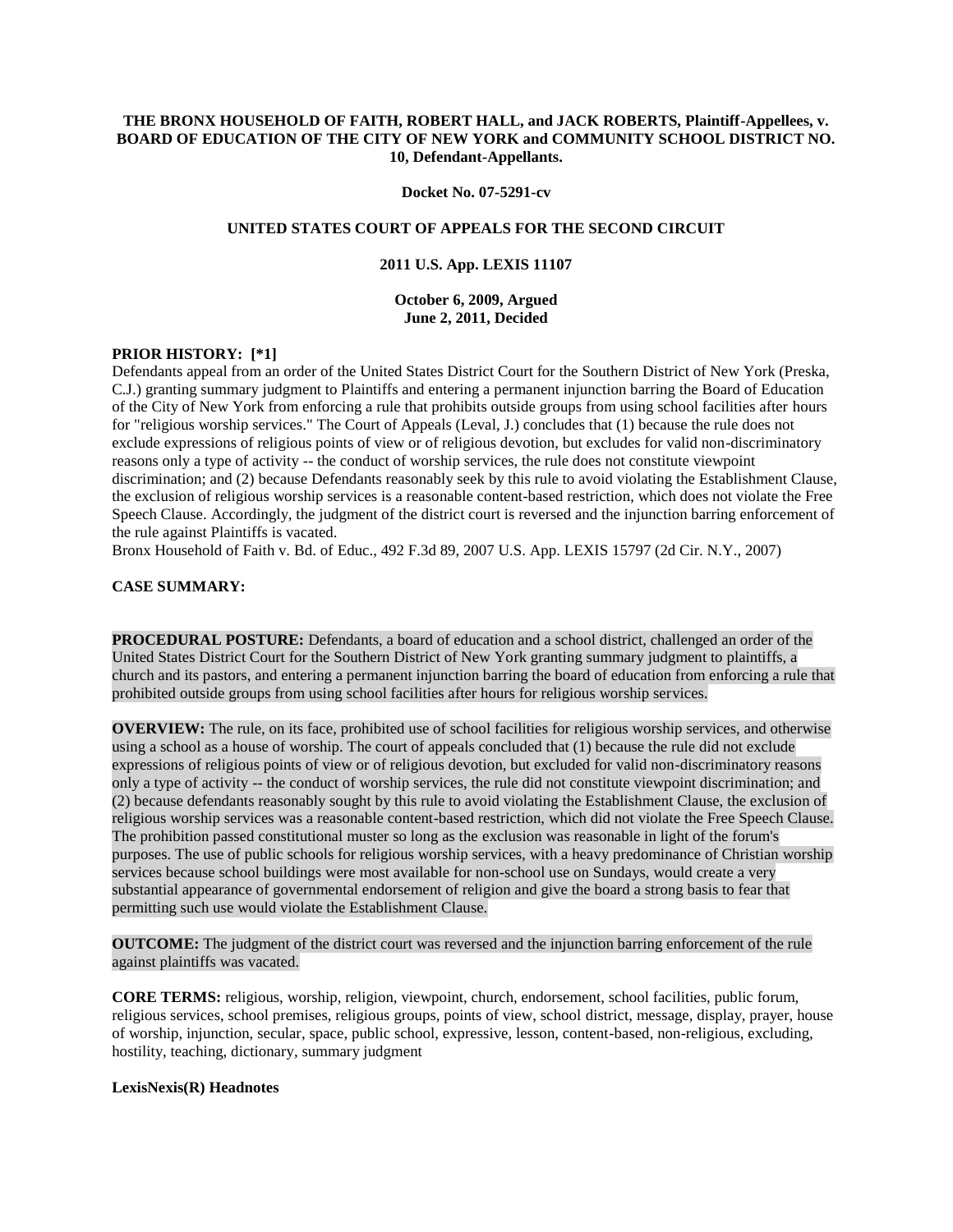# *Constitutional Law > Bill of Rights > Fundamental Freedoms > Freedom of Speech > Forums*

[HN1] A category of speakers or expressive activities may be excluded from a limited public forum only on the basis of reasonable, viewpoint-neutral rules. Thus, the operator of a limited public forum may engage in content discrimination, which may be permissible if it preserves the purposes of that limited forum, but may not engage in viewpoint discrimination, which is presumed impermissible when directed against speech otherwise within the forum's limitations.

## *Constitutional Law > Bill of Rights > Fundamental Freedoms > Freedom of Speech > Forums*

[HN2] There is an important difference between excluding the conduct of an event or activity that includes expression of a point of view, and excluding the expression of that point of view. Under rules consistent with the purposes of the forum, schools may exclude from their facilities all sorts of activities, such as martial arts matches, livestock shows, and horseback riding, even though, by participating in and viewing such events, participants and spectators may express their love of them. The basis for the lawful exclusion of such activities is not viewpoint discrimination, but rather the objective of avoiding either harm to persons or property, or liability, or a mess, which those activities may produce.

## *Constitutional Law > Bill of Rights > Fundamental Freedoms > Freedom of Speech > Forums*

[HN3] When there exists a reasonable basis for excluding a type of activity or event in order to preserve the purposes of the forum, such content-based exclusion survives First Amendment challenge notwithstanding that participants might use the event to express their celebration of the activity.

# *Constitutional Law > Bill of Rights > Fundamental Freedoms > Freedom of Religion > Establishment of Religion*

*Constitutional Law > Bill of Rights > Fundamental Freedoms > Freedom of Speech > General Overview* [HN4] Compliance with the Establishment Clause is a state interest sufficiently compelling to justify content-based restrictions on speech.

# *Constitutional Law > Bill of Rights > Fundamental Freedoms > Freedom of Religion > Establishment of Religion*

[HN5] When government endeavors to police itself and its employees in an effort to avoid transgressing Establishment Clause limits, it must be accorded some leeway, even though the conduct it forbids might not inevitably be determined to violate the Establishment Clause.

## *Constitutional Law > Bill of Rights > Fundamental Freedoms > Freedom of Religion > Establishment of Religion*

[HN6] The United States Supreme Court's decision in Lemon v. Kurtzmann provides the framework for evaluating challenges under the Establishment Clause. The Court has instructed in Lemon that government action which interacts with religion (1) must have a secular purpose, (2) must have a principal or primary effect that neither advances nor inhibits religion, and (3) must not foster an excessive government entanglement with religion. In discussing the second prong of the Lemon test, the Supreme Court has warned that violation of the Establishment Clause can result from perception of endorsement. The Establishment Clause, at the very least, prohibits government from appearing to take a position on questions of religious belief or from making adherence to a religion relevant in any way to a person's standing in the political community.

## *Constitutional Law > Bill of Rights > Fundamental Freedoms > Freedom of Religion > Establishment of Religion*

[HN7] The second prong of the Lemon test asks whether, irrespective of government's actual purpose, the practice under review in fact conveys a message of endorsement or disapproval.

# *Constitutional Law > Bill of Rights > Fundamental Freedoms > Freedom of Religion > Establishment of Religion*

[HN8] The Lemon test governs the analysis of Establishment Clause claims in the Second Circuit.

# *Constitutional Law > Bill of Rights > Fundamental Freedoms > Freedom of Religion > Establishment of Religion*

*Constitutional Law > Bill of Rights > Fundamental Freedoms > Freedom of Speech > Forums*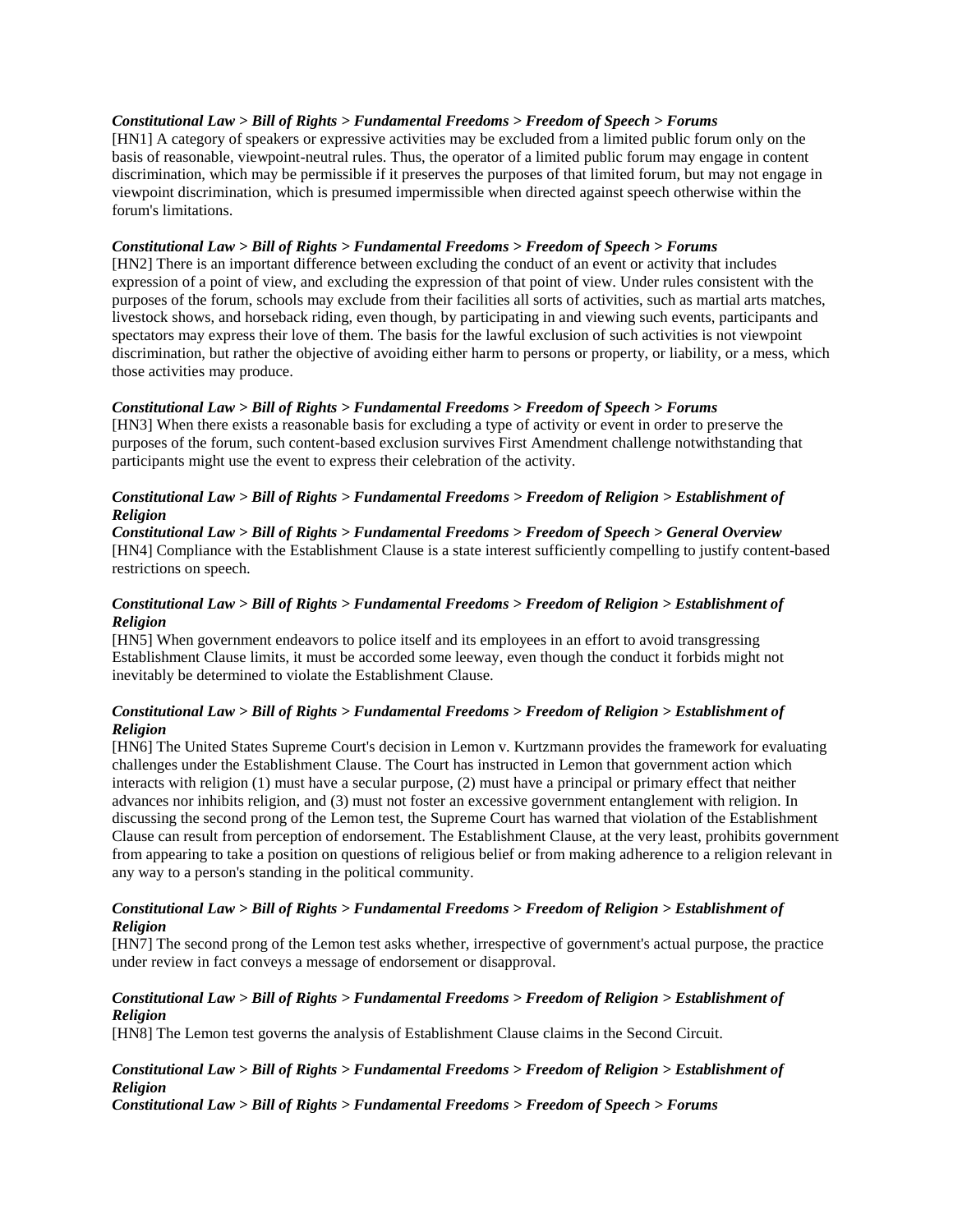[HN9] At some point a private religious group may so dominate a public forum that a formal policy of equal access is transformed into a demonstration of approval.

# *Constitutional Law > Bill of Rights > Fundamental Freedoms > Freedom of Speech > Scope of Freedom*

[HN10] Government must abstain from regulating speech when the specific motivating ideology or the opinion or perspective of the speaker is the rationale for the restriction.

## *Constitutional Law > Bill of Rights > Fundamental Freedoms > Freedom of Religion > Establishment of Religion*

[HN11] The Establishment Clause prohibits government officials from taking action that would constitute establishment of religion. In various circumstances, especially when dealing with initiatives for the conduct of undoubtedly religious exercises on public property, government officials cannot discharge their constitutional obligations without close examination of the particular conduct to determine if it is properly deemed to be religious and if so whether allowing it would constitute a prohibited establishment of religion.

# *Constitutional Law > Bill of Rights > Fundamental Freedoms > Freedom of Religion > Establishment of Religion*

[HN12] The general effect of the Establishment Clause is to prohibit government from taking actions which have the effect of establishing religion. Assuming that the Establishment Clause has some meaning -- that is to say, assuming there are some forms of activity which government may not conduct (or may not permit) by reason of the Establishment Clause -- any such prohibitions necessarily depend on the religious nature of the particular activity. If the activity is not of religious nature, it does not fall within the purview of the Establishment Clause.

# *Constitutional Law > Bill of Rights > Fundamental Freedoms > Freedom of Religion > Establishment of Religion*

[HN13] The mere fact that government does not permit an expressive activity, which it would permit if the activity were not religious, does not compel the conclusion that it is engaging in unconstitutional viewpoint discrimination. Whatever forms of governmental action are prohibited by the Establishment Clause are prohibited in part because of their religious nature and would not be prohibited if they were not religious.

# *Constitutional Law > Bill of Rights > Fundamental Freedoms > Freedom of Religion > Establishment of Religion*

[HN14] Where government excludes a category of activity involving religious expression out of concern for the limitations imposed on government by the Establishment Clause, the lawfulness of the exclusion (notwithstanding that the religious content motivates the exclusion) will turn on whether allowing the activity would either violate the Establishment Clause or place the government entity at a reasonably perceived risk of violating the Establishment Clause.

**COUNSEL:** JANE L. GORDAN, Senior Counsel (Edward F.X. Hart, Lisa Grumet, Janice Casey Silverberg, on the brief), for Michael A. Cardozo, Corporation **[\*2]** Counsel of the City of New York, New York, New York, for Appellants.

JORDAN W. LORENCE, Alliance Defense Fund, Washington, D.C. (Joseph P. Infranco, Jeffrey A. Shafer, David A. Cortman, Benjamin W. Bull, on the brief), for Appellees.

Michael J. Garcia, United States Attorney for the Southern District of New York, New York, New York (David J. Kennedy, Assistant United States Attorney, Southern District of New York, Grace Chung Becker, Acting Assistant Attorney General, Dennis J. Dimsey, Eric W. Treene, Karl N. Gellert, Attorneys, Appellate Section, Civil Rights Division, U.S. Department of Justice, on the brief), for Amicus Curiae United States of America.

Mitchell A. Karlan, Gibson, Dunn & Crutcher LLP, New York, New York (Aric H. Wu, Farrah L. Pepper, Gibson, Dunn & Crutcher LLP, Carol Nelkin, Jeffrey P. Sinensky, Kara H. Stein, The American Jewish Committee, on the brief), for Amicus Curiae The American Jewish Committee.

Isaac Fong, Center for Law and Religious Freedom, Springfield, Virginia (Kimberlee Wood Colby, Gregory S. Baylor, on the brief), for Amicus Curiae The Christian Legal Society.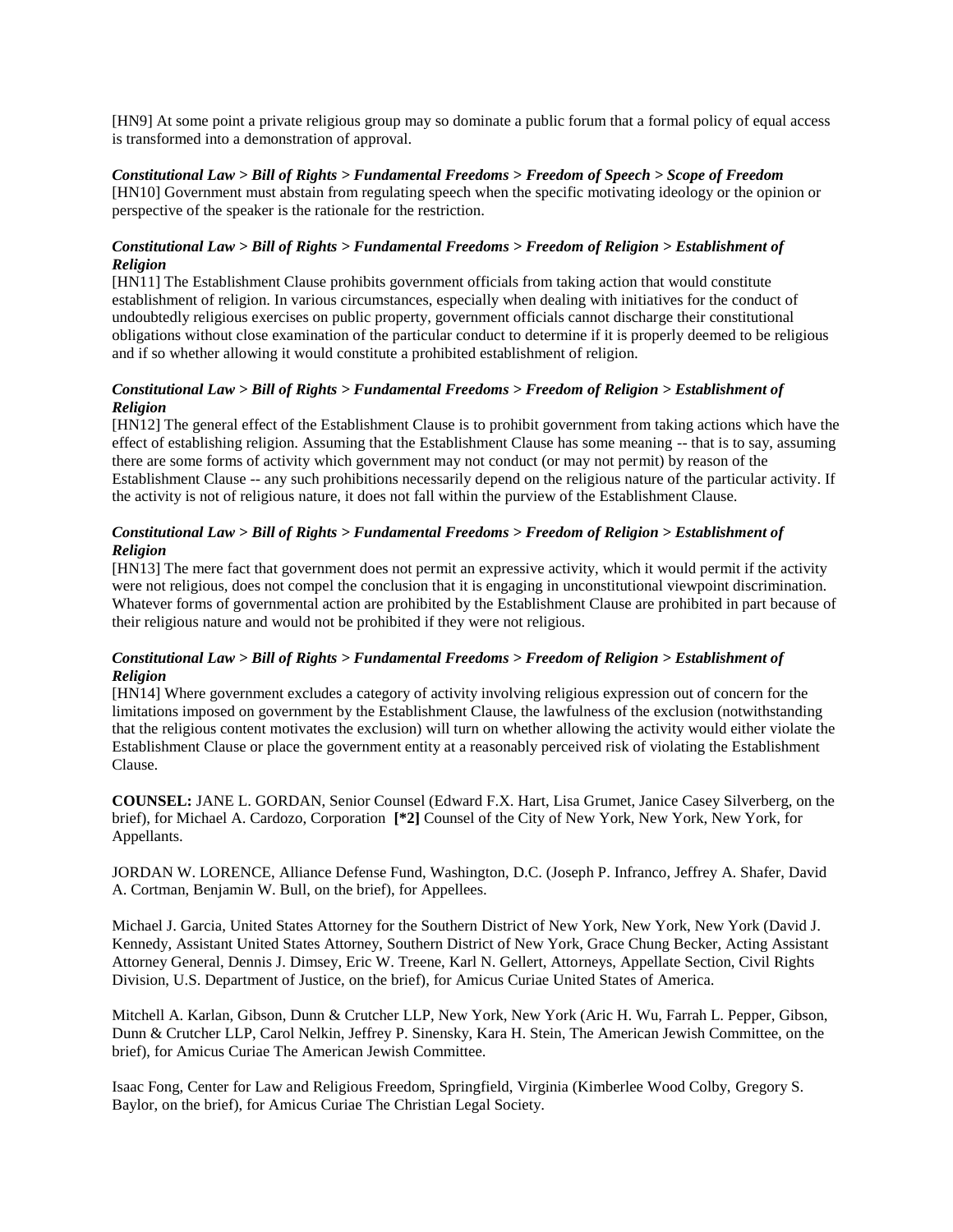Eloise Pasachoff, Committee on Education and the Law, Association of the Bar of the City of **[\*3]** New York, New York, New York (Jonathan R. Bell, Rosemary Halligan, Laura L. Himelstein, on the brief), for Amicus Curiae Association of the Bar of the City of New York.

**JUDGES:** Before: WALKER, LEVAL, and CALABRESI, Circuit Judges. Judge Calabresi concurs in the opinion and has filed an additional concurring opinion. Judge Walker dissents by separate opinion.

### **OPINION BY:** LEVAL

## **OPINION**

### LEVAL, *Circuit Judge*:

Defendants, the Board of Education of the New York City Public Schools and Community School District No. 10 (collectively, "the Department of Education" or "the Board"), <sup>1</sup> appeal from an order of the United States District Court for the Southern District of New York (Preska, *C.J*.), which granted summary judgment to Plaintiffs the Bronx Household of Faith ("Bronx Household"), a Christian church, and its pastors Robert Hall and Jack Roberts, and permanently enjoined the Board from enforcing against Bronx Household a Standard Operating Procedure ("SOP") that prohibits the use of school facilities by outside groups outside of school hours for "religious worship services." We conclude that the challenged rule does not constitute viewpoint discrimination because it does not seek to exclude expressions of religious points **[\*4]** of view or of religious devotion, but rather excludes for valid non-discriminatory reasons only a type of activity -- the conduct of worship services. We also conclude that because Defendants reasonably seek by the rule to avoid violating the Establishment Clause, the exclusion of religious worship services is a reasonable content-based restriction, which does not violate the Free Speech Clause. Accordingly, we reverse the judgment of the district court and vacate the injunction.

1 The Board of Education of the City of New York has been reorganized and renamed the New York City Department of Education. *See, e.g., D.D. ex rel V.D. v. New York City Bd. of Educ*., 465 F.3d 503, 506 n.1 (2d Cir. 2006).

#### **BACKGROUND**

The relevant facts are familiar, and are not in dispute. *See Bronx Household of Faith v. Bd. of Educ. of the City of New York (Bronx Household III)*, 492 F.3d 89 (2d Cir. 2007). Under New York State law, a local public school district may permit its facilities to be used outside of school hours for purposes such as "social, civic and recreational meetings and entertainments, and other uses pertaining to the welfare of the community," as long as the uses are "nonexclusive and . . . open **[\*5]** to the general public." N.Y. Educ. Code § 414(1)(c). Pursuant to this provision, New York City's Department of Education developed a written policy governing use of school facilities during after-school hours as part of its Standard Operating Procedures Manual. The policy, or SOP, permits outside groups to use school premises for the purposes described in the state law, when the premises are not being used for school programs and activities, but subject to limitations. In earlier stages of this litigation, SOP § 5.9 prohibited the use of school property for "religious services or religious instruction." <sup>2</sup> *Bronx Household of Faith v. Cmty. Sch. Dist. No. 10 (Bronx Household I)*, 127 F.3d 207, 210 (2d Cir. 1997).

2 SOP § 5.9 provided:

No outside organization or group may be allowed to conduct religious services or religious instruction on school premises after school. However, the use of school premises by outside organizations or groups after school for the purposes of discussing religious material or material which contains a religious viewpoint or for distributing such material is permissible.

*Bronx Household I*, 127 F.3d at 210.

In 1994, Bronx Household applied to use space in the Anne **[\*6]** Cross Mersereau Middle School ("M.S. 206B") in the Bronx, New York, for its Sunday morning "church service[s]." *Bronx Household of Faith v. Bd. of Educ. of the City of New York*, 226 F. Supp. 2d 401, 410 (S.D.N.Y. 2002) (quoting First Affidavit of Robert Hall). According to Bronx Household's application, its services would include "singing of Christian hymns and songs, prayer, fellowship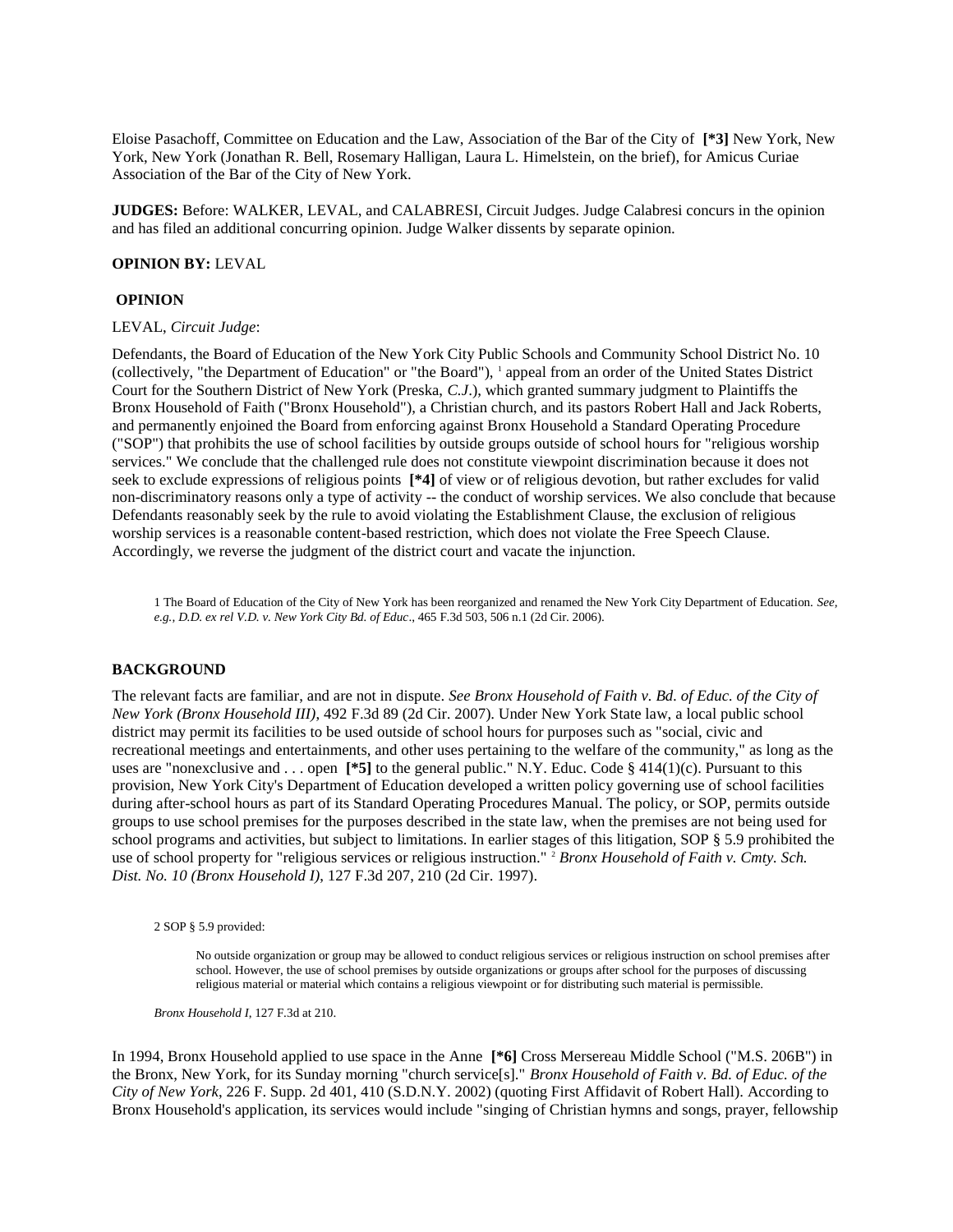with other church members and Biblical preaching and teaching, communion, [and] sharing of testimonies," followed by a "fellowship meal," during which attendees "talk to one another, [and] share one another's joys and sorrows so as to be a mutual help and comfort to each other." *Id*. The Board denied Bronx Household's application under SOP § 5.9. *Bronx Household I*, 127 F.3d at 211.

Plaintiffs brought suit, contending that the Board's denial of Bronx Household's application constituted viewpoint discrimination in violation of the Free Speech Clause of the First Amendment. The district court granted the Board's motion for summary judgment, and dismissed the suit. *Bronx Household of Faith v. Cmty. Sch. Dist. No. 10*, No. 95 Civ. 5501, 1996 U.S. Dist. LEXIS 18044, 1996 WL 700915 (S.D.N.Y. Dec. 5, 1996) (Preska, *J*.). We affirmed, concluding **[\*7]** that the Department of Education had created a limited public forum by opening school facilities only to certain activities, and that the exclusion of religious services and religious instruction was viewpoint-neutral and reasonable in light of the forum's purposes. *Bronx Household I*, 127 F.3d at 211-15, 217.

In 2001, however, the Supreme Court ruled in *Good News Club v. Milford Central School*, 533 U.S. 98, 121 S. Ct. 2093, 150 L. Ed. 2d 151 (2001), that it was unconstitutional for a public school district in Milford, New York, to exclude from its facilities "a private Christian organization for children," which had requested permission to use space in a school building after school hours to sing songs, read Bible lessons, memorize scripture, and pray. *Id*. at 103. The Milford district's policy, in accordance with New York state law, permitted school facilities to be used for "social, civic and recreational meetings and entertainment events, and other uses pertaining to the welfare of the community." *Id*. at 102 (quoting N.Y. Educ. Code § 414(1)(c)). However, it prohibited use "by any individual or organization for religious purposes," which school district officials interpreted as prohibiting "religious worship" or "religious **[\*8]** instruction." *Id*. at 103-04. The Supreme Court concluded that the Good News Club was seeking to "address a subject otherwise permitted [in the school], the teaching of morals and character, from a religious standpoint," and, therefore, the school district's denial of the club's application constituted impermissible viewpoint discrimination in the context of a limited public forum. *Id*. at 109.

After the Supreme Court's decision in *Good News Club*, Bronx Household applied again, and its application was again denied. *Bronx Household of Faith v. Bd. of Educ. of the City of New York* (*Bronx Household II*), 331 F.3d 342, 346-48 (2d Cir. 2003). Plaintiffs brought a new action, and this time the district court, citing *Good News Club*, preliminarily enjoined the Board from denying the permit. *Bronx Household*, 226 F. Supp. 2d at 427. We affirmed the preliminary injunction, finding that the district court did not abuse its discretion, and acknowledging the "factual parallels between the activities described in *Good News Club* and the activities at issue in the present litigation." *Bronx Household II*, 331 F.3d at 354. After the issuance of the preliminary injunction, Bronx Household applied for, and **[\*9]** was granted, permission to use P.S. 15 in the Bronx for its Sunday "Christian worship service[s]." *Bronx Household III*, 492 F.3d at 94, 101 (Calabresi, J., concurring).

Bronx Household thereafter moved for summary judgment to convert the preliminary injunction into a permanent injunction, and the Board cross-moved for summary judgment. During the pendency of the motions for summary judgment, the Board wrote to the district court asking the court to adjudicate the issue under a revised SOP, numbered SOP § 5.11, <sup>3</sup> which was intended to replace the old standard. The Board advised that the new SOP § 5.11 had been "approved at the highest levels of the Department of Education" and that if Bronx Household were to reapply, its application would be rejected under the new SOP § 5.11. *Id*. at 95 n.2. The text of the new SOP § 5.11 prohibited use of school property for "religious worship services, or otherwise using a school as a house of worship." <sup>4</sup> The district court, after initially expressing doubt about its jurisdiction to rule on the constitutionality of a rule whose status was unclear and which had not been applied against Plaintiffs, nevertheless concluded that the question was justiciable **[\*10]** and granted summary judgment in favor of Bronx Household, permanently enjoining the Board from enforcing the proposed SOP § 5.11. *Bronx Household of Faith v. Bd. of Educ. of City of New York*, 400 F. Supp. 2d 581, 588, 601 (S.D.N.Y. 2005). The district court concluded that its decision was compelled by the Supreme Court's decision in *Good News Club*.

3 Before the revision of the standard was proposed, the old SOP § 5.9 was renumbered (without change in text) to § 5.11. To avoid confusion, in this opinion we use "SOP § 5.9" to refer to the standard utilized by the Board before revision of the text, and we use "SOP § 5.11" to refer to the new text quoted in footnote 4.

4 SOP § 5.11 states:

No permit shall be granted for the purpose of holding religious worship services, or otherwise using a school as a house of worship. Permits may be granted to religious clubs for students that are sponsored by outside organizations and otherwise satisfy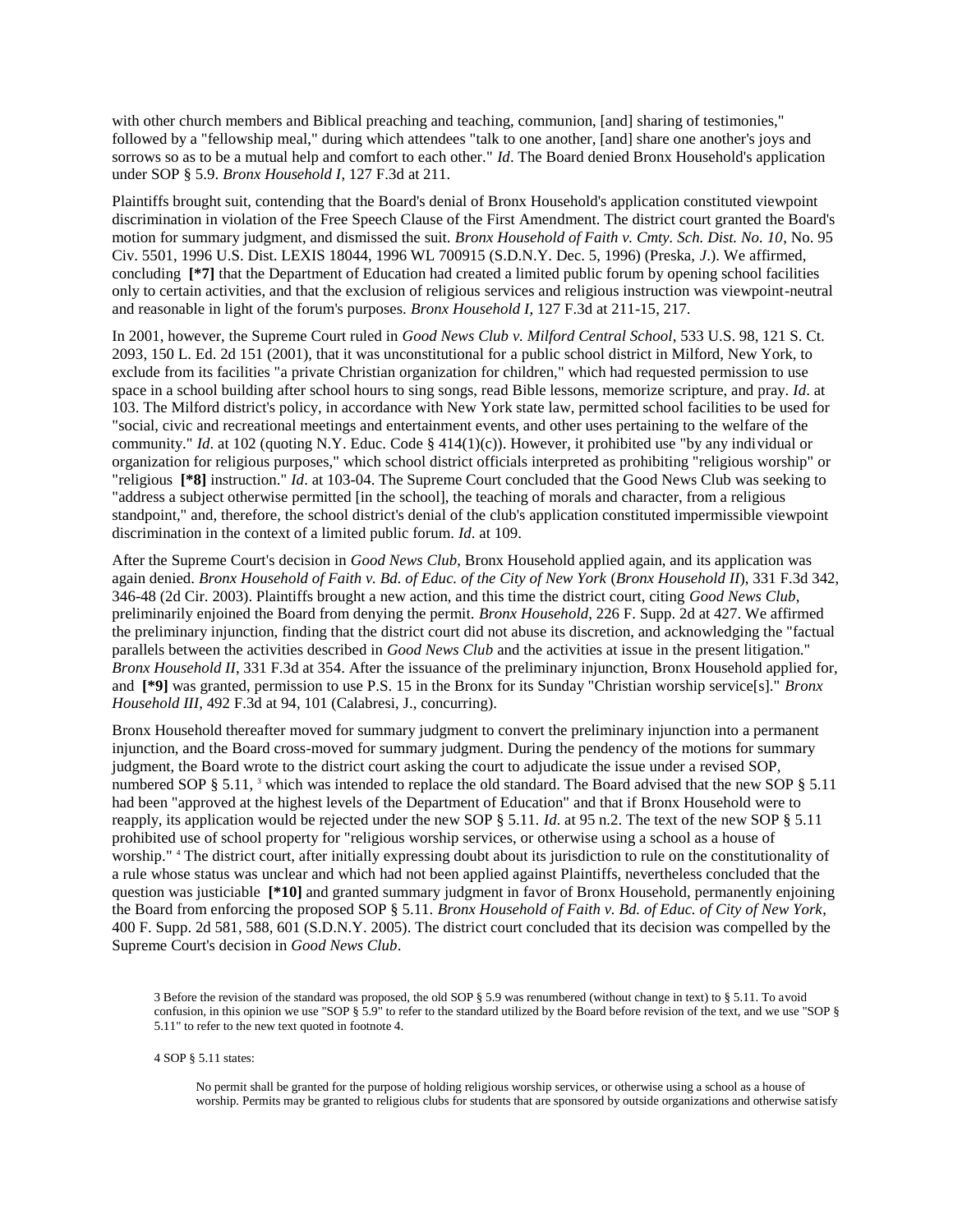the requirements of this chapter on the same basis that they are granted to other clubs for students that are sponsored by outside organizations.

On appeal, a majority consisting of Judge Calabresi and me, over dissent by Judge Walker, vacated the permanent **[\*11]** injunction, although we were divided as to the rationale for doing so. *Bronx Household III*, 492 F.3d at 91 (per curiam). Judge Calabresi would have reached the merits and would have ruled that the proposed SOP § 5.11 was a reasonable, viewpoint-neutral, content-based restriction. *Id*. at 100-06 (Calabresi, J., concurring). I concluded that litigation over the constitutionality of the proposed SOP § 5.11 was unripe for adjudication. *Id*. at 122-23 (Leval, J., concurring). This was because the proposed rule, although "approved at the highest levels," had not been promulgated by the Board, and Bronx Household had neither applied, nor been refused, under the new standard. *Id*. at 115, 122 n.8. Judge Walker wrote in dissent that he would have reached the merits and would have ruled that enforcement of the new SOP was barred by *Good News Club*, because in his view it constituted impermissible viewpoint discrimination. *Id*. at 123-24 (Walker, J., dissenting). We remanded the case to the district court for all purposes. *Id*. at 91 (per curiam).

In July 2007, shortly after our decision remanding the case, the Board adopted the proposed SOP and published it for the first time. Bronx Household applied **[\*12]** to use P.S. 15 under the new rule, stating in its application that it planned to use the facilities for "Christian worship services," and the Board denied the application. <sup>5</sup> Both parties then moved for summary judgment. The district court again granted summary judgment in favor of Bronx Household and permanently enjoined the Board from enforcing SOP § 5.11 against Bronx Household, adopting the reasoning of its previous opinion. *Bronx Household of Faith v. Bd. of Educ. City of New York*, 400 F. Supp. 2d 581 (S.D.N.Y. Nov. 16, 2005) (Preska, *J*.).

5 Previously, the Board's rules, which it published on its website, included no reference to the new SOP § 5.11; a person telephoning the Board to inquire whether there was a rule that governed use of school facilities after hours by religious groups was told no rule was in effect. In short, at the time we last heard this case, the new rule had not been promulgated, applied, or even disclosed to the public, and was not applied to Bronx Household. This led me to conclude, for reasons I explained in my concurring opinion, *see* 492 F.3d at 110-23, that there was no ripe controversy before the court as to the constitutionality of SOP § 5.11.

Judges Walker **[\*13]** and Calabresi have authorized me to say that upon reconsideration of the circumstances that obtained when the case was last before us, they are now far less confident that the case was in fact ripe for adjudication at that time. Now that the new SOP has been adopted, published, and applied against Bronx Household, the controversy is unquestionably ripe for adjudication.

The case is now before us for the fourth time.

### **DISCUSSION**

P.S. 15 is a limited public forum. *See Bronx Household III*, 492 F.3d at 97-98 (Calabresi, J., concurring); *id*. at 125 (Walker, J., dissenting); *Bronx Household I*, 127 F.3d at 211-14. As explained in Judge Calabresi's opinion in *Bronx Household III*, [HN1] a category of speakers or expressive activities may be excluded from a limited public forum only on the basis of "reasonable, viewpoint-neutral rules." *Peck ex rel. Peck v. Baldwinsville Cent. Sch. Dist*., 426 F.3d 617, 626 (2d Cir. 2005). Thus, the operator of a limited public forum may engage in "content discrimination, which may be permissible if it preserves the purposes of that limited forum," but may not engage in "viewpoint discrimination, which is presumed impermissible when directed against speech otherwise within **[\*14]** the forum's limitations." *Rosenberger v. Rector & Visitors of the Univ. of Va*., 515 U.S. 819, 830, 115 S. Ct. 2510, 132 L. Ed. 2d 700 (1995); *see also Christian Legal Soc'y v. Martinez*, 130 S. Ct. 2971, 2984, 177 L. Ed. 2d 838 (2010); *Good News Club*, 533 U.S. at 106-07.

SOP § 5.11, on its face, prohibits use of school facilities for two types of activities. The rule prohibits use of schools for "religious worship services," and prohibits also "otherwise using a school as a house of worship." Bronx Household stated in its application that it sought a permit to use P.S. 15 for "Christian worship services." While the Board did not explain its rejection of the application, it is clear that an application to use the school for "Christian worship services" falls under the words of SOP § 5.11 prohibiting use for "religious worship services." We therefore assume the Board relied, at least in part, on this clause of its rule in rejecting the application. (Accordingly, we need not, and this opinion does not, consider whether the Board could lawfully exclude Bronx Household under the second, less precise, branch of the rule proscribing use of a school "as a house of worship.") <sup>6</sup>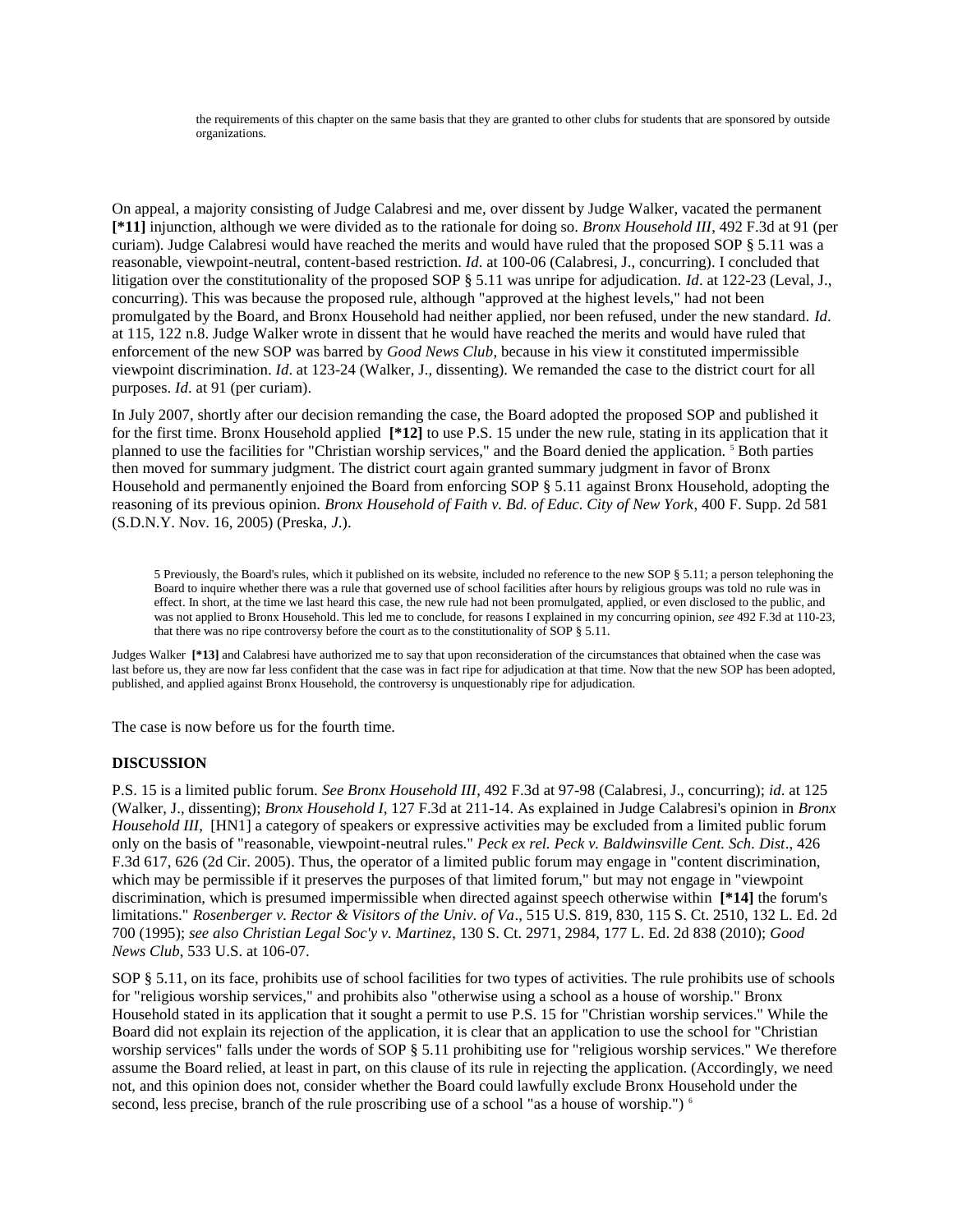6 Nor does this opinion express any views as to whether "worship" may be **[\*15]** lawfully excluded. Judge Walker criticizes this opinion for "declining even to consider" the constitutionality of the second branch of SOP § 5.11, which prohibits "using a school as a house of a worship." Dissenting Op. 3. Because this opinion concludes that the Board's rejection of Bronx Household's application was lawful under the "religious worship services" branch of the rule, further inquiry into the whether the Board could also lawfully exclude Bronx Household under the "house of worship" branch of the rule is unnecessary to this ruling.

# **A.**

The prohibition against using school facilities for the conduct of religious worship services bars a type of activity. It does not discriminate against any point of view. The conduct of religious worship services, which the rule excludes, is something quite different from free expression of a religious point of view, which the Board does not prohibit. The conduct of services is the performance of an event or activity. While the conduct of religious services undoubtedly *includes* expressions of a religious point of view, it is not the expression of that point of view that is prohibited by the rule. Prayer, religious instruction, expression of **[\*16]** devotion to God, and the singing of hymns, whether done by a person or a group, do not constitute the conduct of worship services. Those activities are not excluded. Indeed SOP § 5.11 expressly specifies that permits will be granted to student religious clubs "on the same basis that they are granted to other clubs for students." The branch of the rule excluding religious worship services, as we understand it, is designed by the Board to permit use of the school facilities for all of the types of activities considered by the Supreme Court in *Good News Club, Lamb's Chapel v. Center Moriches Union Free School District*, 508 U.S. 384, 113 S. Ct. 2141, 124 L. Ed. 2d 352 (1993), and *Rosenberger v. Rector & Visitors of the University of Virginia*, 515 U.S. 819, 830, 115 S. Ct. 2510, 132 L. Ed. 2d 700 (1995). The "religious worship services" clause does not purport to prohibit use of the facility by a person or group of persons for "worship." What is prohibited by this clause is solely the conduct of a particular type of event: a collective activity characteristically done according to an order prescribed by and under the auspices of an organized religion, typically but not necessarily conducted by an ordained official of the religion. The conduct of a "religious **[\*17]** worship service" has the effect of placing centrally, and perhaps even of establishing, the religion in the school. <sup>7</sup>

7 Judge Walker complains that our understanding of the meaning of the term "religious worship services" is "self-styled." Dissenting Op. 8. We have not found in any dictionary a definition of the compound term "religious worship services." Dictionaries define the verb to worship as "to honor or reverence as a divine being or supernatural power: VENERATE." *Webster's Third New International Dictionary* 2637 (1976); *see also Oxford English Dictionary* (Nov. 2010 online ed.)[, http://www.oed.com.](http://www.oed.com/) (same). Worship, the noun, is defined as "an act, process, or instance of expressing such veneration by performing or taking part in religious exercises or ritual," and "a form or type of worship or religious practice with its creed or ritual." *Webster's Third New International Dictionary* 2637. The word service is defined as "[w]orship; esp. public worship according to form and order," "[a] ritual or series of words and ceremonies prescribed for public worship," *Oxford English Dictionary* (Nov. 2010 online ed.), and "the performance of religious worship esp. according to settled public **[\*18]** forms or conventions," *Webster's Third New International Dictionary* 2075.

We believe the understanding we have put forth comports with common understanding and find nothing in dictionary definitions of the term's three component words that is inconsistent with our understanding. Nor does Judge Walker offer a better definition, whether derived from a dictionary or another source.

Furthermore, we do not understand why Judge Walker should concern himself with what we take SOP § 5.11 to mean by "religious worship services." According to his argument, no matter what SOP § 5.11 means by "religious worship services," it necessarily constitutes unlawful viewpoint discrimination because it excludes activity on the basis of the activity's religious nature. If Judge Walker is right as to the applicable test, SOP § 5.11 is void no matter what it means by "religious worship services."

[HN2] There is an important difference between excluding the *conduct of an event or activity* that includes expression of a point of view, and excluding the *expression* of that point of view. Under rules consistent with the purposes of the forum, schools may exclude from their facilities all sorts of activities, such as martial **[\*19]** arts matches, livestock shows, and horseback riding, even though, by participating in and viewing such events, participants and spectators may express their love of them. The basis for the lawful exclusion of such activities is not viewpoint discrimination, but rather the objective of avoiding either harm to persons or property, or liability, or a mess, which those activities may produce. We think it beyond dispute that a school's decision to exclude martial arts matches would be lawful notwithstanding the honest claim of would-be participants that, through participating in the matches, they express their love of the sport and their character. The exclusion would nonetheless not represent viewpoint discrimination. While a school may prohibit the use of its facilities for such activities for valid reasons, it may not selectively exclude meetings that would celebrate martial arts, cow breeding, or horseback riding, because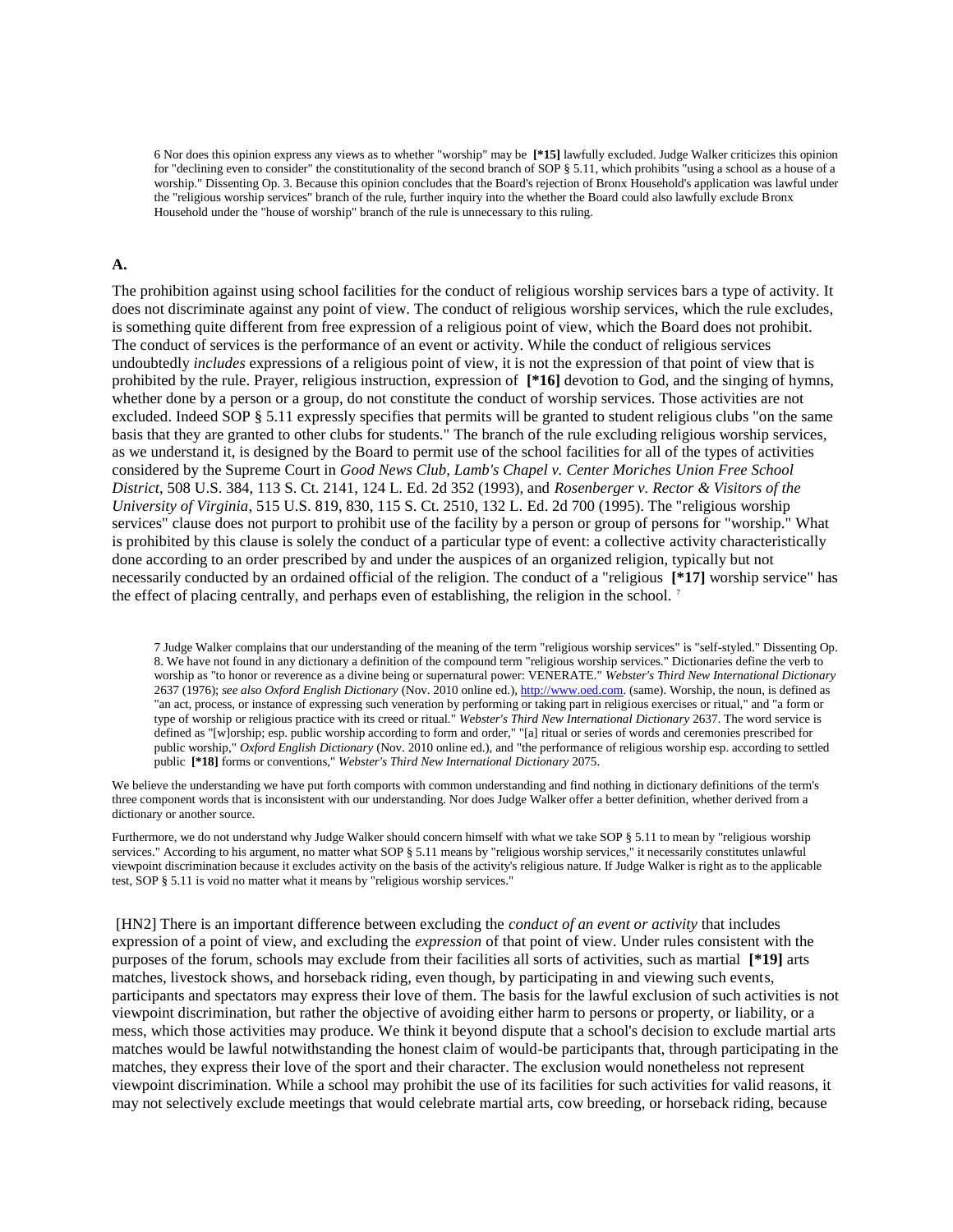that would be viewpoint discrimination. [HN3] When there exists a reasonable basis for excluding a type of activity or event in order to preserve the purposes of the forum, such content-based exclusion survives First Amendment challenge notwithstanding that participants **[\*20]** might use the event to express their celebration of the activity. *See Rosenberger*, 515 U.S. at 829-30.

Similarly, SOP § 5.11 prohibits use of school facilities to conduct worship services, but does not exclude religious groups from using schools for prayer, singing hymns, religious instruction, expression of religious devotion, or the discussion of issues from a religious point of view. While it is true without question that religious worship services *include* such expressions of points of view, the fact that a reasonably excluded activity includes expressions of viewpoints does not render the exclusion of the activity unconstitutional if adherents are free to use the school facilities for expression of those viewpoints in all ways except through the reasonably excluded activity. Under at least this branch of SOP § 5.11, the schools are freely available for use by groups to express religious devotion through prayer, singing of hymns, preaching, and teaching of scripture or doctrine. It is only the performance of a worship service that is excluded.

Nor is this rule of exclusion vulnerable on the ground that the activity excluded has some similarities to another activity that is allowed. **[\*21]** To begin with, we reject the suggestion that because a religious worship service shares some features with activities such as a Boy Scout meeting, no meaningful distinction can be drawn between the two types of activities. *See* Dissenting Op. 11-12. Boy Scout meetings are not religious worship services. The fact that religion often encompasses concern for standards of conduct in human relations does not mean that all activity which expresses concern for standards of conduct in human relations must be deemed religion.

The argument might be made that, because the rule prohibits use of facilities for "*religious* worship services," it excludes religious worship services while permitting non-religious worship services. This argument is a canard. The presence of the word "religious" in the phrase is superfluous and does not change the meaning. There is no difference in usage between a "worship service" and a "religious worship service;" both refer to a service of religious worship. *See Bronx Household I*, 127 F.3d at 221 (Cabranes, J., concurring in part and dissenting in part) ("Unlike religious 'instruction,' there is no real secular analogue to religious 'services,' such that a ban on religious **[\*22]** services might pose a substantial threat of viewpoint discrimination between religion and secularism."). We think, with confidence, that if 100 randomly selected people were polled as to whether they attend "worship services," all of them would understand the questioner to be inquiring whether they attended services of *religious* worship. While it is true that the word "worship" is occasionally used in nonreligious contexts, such as to describe a miser, who is said to "worship" money, or a fan who "worships" a movie star,  $s$  the term "worship services" has no similar use; meetings of a celebrity's fan club are not described as "worship services." Worship services are religious; the rule describes the entire category of activity excluded. The meaning of the rule's exclusion of "religious worship services" would be no different if it identified the excluded activity as "worship services."

8 In the view of the author, such uses of the word are metaphorical. A statement that someone worships money or worships a movie star is intended to be understood as an assertion that the subject treats money or the movie star with the same devotion or reverence that a religious believer accords to God. **[\*23]** (Judge Calabresi leaves open the question whether such statements are purely metaphorical or whether they too describe a form of worship. *See* Concurring Op. 1.)

The application of SOP § 5.11 to deny Bronx Household's request to use school facilities for worship services is thus in no way incompatible with the Supreme Court's decisions in *Good News Club, Lamb's Chapel*, and *Rosenberger*. In *Good News Club*, a school district had invoked a policy prohibiting after-hours use of a school for "religious purposes" to deny a Christian organization permission to use space in a school building for "religious instruction" of children aged 6 to 12. 533 U.S. at 103-04. The Supreme Court ruled that this exclusion violated the Free Speech Clause. *Id*. at 120. The denial constituted viewpoint discrimination, rather than content-based restriction, because the school district refused to allow the teaching of moral lessons from a religious perspective, while permitting the teaching of moral lessons from a secular perspective. *Id*. at 107-08.

Similarly, in *Lamb's Chapel*, the Court found unconstitutional a school district's rejection of a church's request to show a Christian film series about child rearing and **[\*24]** family values, again on the basis of a policy prohibiting after-hours use of school property "for religious purposes." *Lamb's Chapel*, 508 U.S. at 387-89, 393. Like the moral lessons taught in the Good News Club, the film series "dealt with a subject otherwise permissible . . . [but] its exhibition was denied solely because the series dealt with the subject from a religious standpoint." *Id*. at 394. And in *Rosenberger*, the Court concluded that the University of Virginia discriminated on the basis of viewpoint, when, in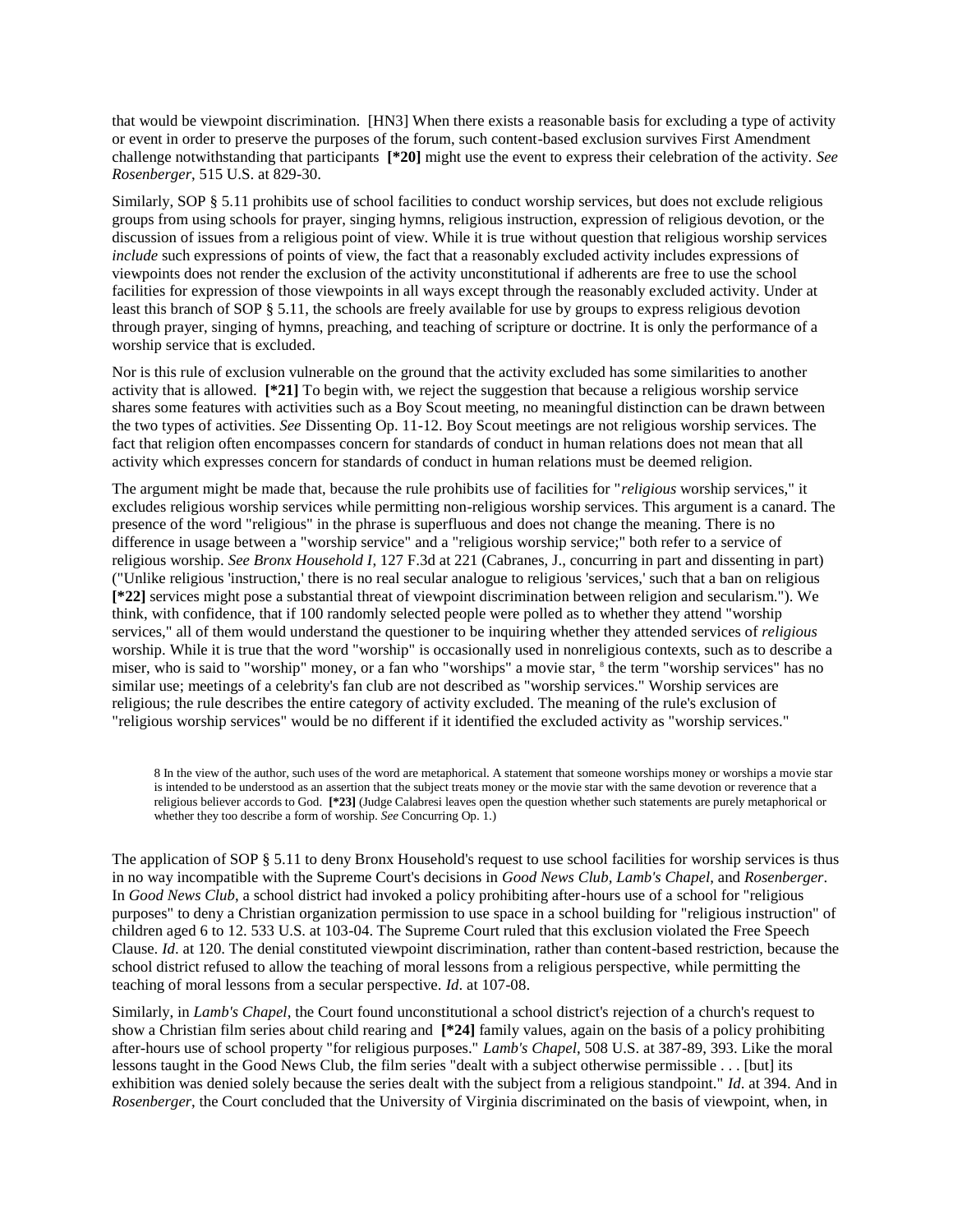accordance with its policy, it refused to reimburse the printing expenses of a student newspaper with a Christian editorial perspective because the publication "promote[d] or manifest[ed] a particular belie[f] in or about a deity or an ultimate reality." *Rosenberger*, 515 U.S. at 827, 831-32. Because the University's refusal resulted from the newspaper's "prohibited perspective, not the general subject matter," it violated the Free Speech Clause. *Id*. at 831.

In each of those cases, the policy being enforced categorically excluded expressions of religious content. Here, by contrast, there is no restraint on the free expression of any point of view. Expression of all points **[\*25]** of view is permitted. The exclusion applies only to the conduct of a certain type of activity ? the conduct of worship services - and not to the free expression of religious views associated with it. It is clear that the Board changed its rule in order to conform to the dictates of *Good News Club*, abandoning the prohibition of "religious instruction" (which involved viewpoint discrimination). Indeed, SOP § 5.11 expressly permits use of school facilities by "religious clubs for students that are sponsored by outside organizations" on the same basis as other clubs for students sponsored by outside organizations.

Accordingly, as SOP § 5.11's prohibition of "religious worship services" does not constitute viewpoint discrimination, it is a content-based exclusion, which passes constitutional muster so long as the exclusion is reasonable in light of the purposes of the forum.

## **B.**

We therefore go on to consider whether this exclusion is "reasonable in light of the purpose served by the forum." *Rosenberger*, 515 U.S. at 829 (quoting *Cornelius v. NAACP Legal Def. & Educ. Fund, Inc*., 473 U.S. 788, 806, 105 S. Ct. 3439, 87 L. Ed. 2d 567 (1985)). Precedent, furthermore, calls for giving "appropriate regard" to the Board's judgment as **[\*26]** to which activities are compatible with its reasons for opening schools to public use. *Christian Legal Soc'y*, 130 S. Ct. at 2989. By excluding religious worship services, the Board seeks to steer clear of violating the Establishment Clause. *See Capitol Square Review & Advisory Bd. v. Pinette*, 515 U.S. 753, 761-62, 115 S. Ct. 2440, 132 L. Ed. 2d 650 (1995) ("There is no doubt that [HN4] compliance with the Establishment Clause is a state interest sufficiently compelling to justify content-based restrictions on speech."); *Widmar v. Vincent*, 454 U.S. 263, 271, 102 S. Ct. 269, 70 L. Ed. 2d 440 (1981) (noting that an interest in avoiding a violation of the Establishment Clause "may be characterized as compelling"). In order to determine whether the content restriction for this purpose is reasonable and thus permissible, we need not decide whether use of the school for worship services would in fact violate the Establishment Clause, a question as to which reasonable arguments could be made either way, and on which no determinative ruling exists. It is sufficient if the Board has a strong basis for concern that permitting use of a public school for the conduct of religious worship services would violate the Establishment Clause. *Marchi v. Bd. of Coop. Educ. Servs. of Albany*, 173 F.3d 469, 476 (2d Cir. 1999) **[\*27]** ( [HN5] "[W]hen government endeavors to police itself and its employees in an effort to avoid transgressing Establishment Clause limits, it must be accorded some leeway, even though the conduct it forbids might not inevitably be determined to violate the Establishment Clause . . . ."); *cf. Ricci v. DeStefano*, 129 S. Ct. 2658, 2677, 174 L. Ed. 2d 490 (2009) (race-based employment action violates Title VII unless the employer has a strong basis to believe it otherwise will be subject to disparate impact liability). We conclude that the Board has a strong basis to believe that allowing the conduct of religious worship services in schools would give rise to a sufficient appearance of endorsement to constitute a violation of the Establishment Clause.

[HN6] The Supreme Court's decision in *Lemon v. Kurtzman*, 403 U.S. 602, 91 S. Ct. 2105, 29 L. Ed. 2d 745 (1971), provides the framework for evaluating challenges under the Establishment Clause. <sup>9</sup> The Court instructed in *Lemon* that government action which interacts with religion (1) "must have a secular ... purpose," (2) must have a "principal or primary effect . . . that neither advances nor inhibits religion," and (3) "must not foster an excessive government entanglement with religion." *Id*. at 612-13 (internal **[\*28]** quotation marks omitted). In discussing the second prong of the *Lemon* test, the Supreme Court has warned that violation of the Establishment Clause can result from *perception* of endorsement. "The Establishment Clause, at the very least, prohibits government from *appearing* to take a position on questions of religious belief or from 'making adherence to a religion relevant in any way to a person's standing in the political community.'" *Cnty. of Allegheny*, 492 U.S 573, 593-94, 109 S. Ct. 3086, 106 L. Ed. 2d 472 (1989) (emphasis added) (quoting *Lynch v. Donnelly*, 465 U.S. 668, 687, 104 S. Ct. 1355, 79 L. Ed. 2d 604 (O'Connor, J., concurring)); *see also Lynch*, 465 U.S. at 690 (O'Connor, J., concurring) (observing that [HN7] the second prong of the *Lemon* test "asks whether, irrespective of government's actual purpose, the practice under review in fact conveys a message of endorsement or disapproval"); *Skoros*, 437 F.3d at 17-18. It was certainly not unreasonable for the Board to conclude that permitting the conduct of religious worship services in the schools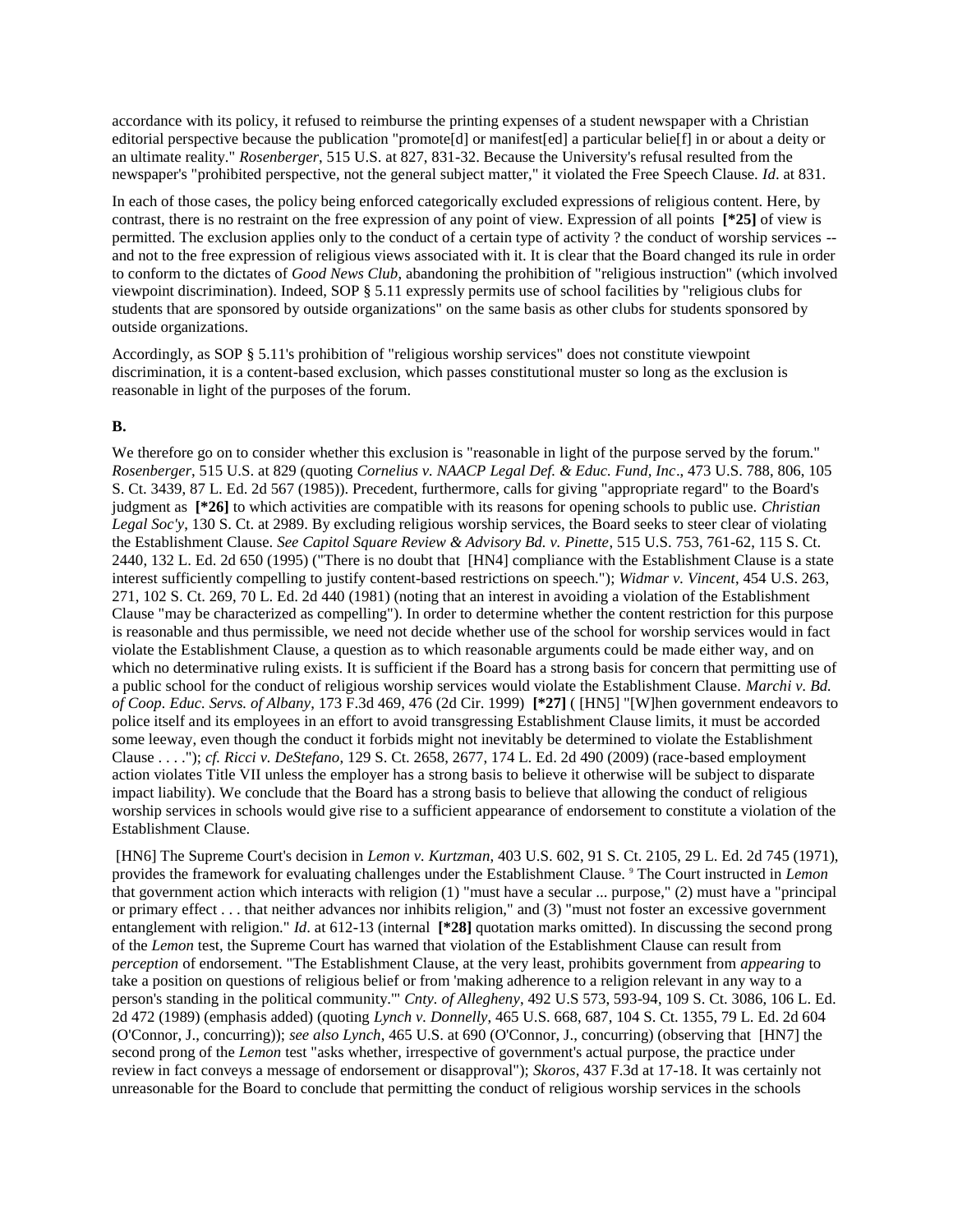might fail the second and third prongs of the *Lemon* test, and that the adoption of the "worship services" branch of SOP § 5.11 was a reasonable means of avoiding a violation of the Establishment Clause.

9 Although **[\*29]** the *Lemon* test has been much criticized, the Supreme Court has declined to disavow it and it [HN8] continues to govern the analysis of Establishment Clause claims in this Circuit. *Peck ex rel. Peck v. Baldwinsville Cent. Sch. Dist*., 426 F.3d 617, 634 (2d Cir. 2005); *see Skoros v. City of New York*, 437 F.3d 1, 17 n.13 (2d Cir. 2006) (noting that this Court is required to respect precedent applying the *Lemon* test "until it is reconsidered by this court sitting *en banc* or is rejected by a later Supreme Court decision").

The performance of worship services is a core event in organized religion. *See Bronx Household*, 226 F. Supp. 2d at 410 (quoting Pastor Hall describing Bronx Household's Sunday worship service as "the indispensable integration point for our church"); Mark Chaves, *Congregations in America* 227 (2004) (reporting results of survey finding that 99.3% of religious congregations hold services at least once per week). Religious worship services are conducted according to the rules dictated by the particular religious establishment and are generally performed by an officiant of the church or religion. When worship services are performed in a place, the nature of the site changes. The site **[\*30]** is no longer simply a room in a school being used temporarily for some activity. The church has made the school the place for the performance of its rites, and might well appear to have *established* itself there. The place has, at least for a time, become the church.

Moreover, the Board's concern that it would be substantially subsidizing churches if it opened schools for religious worship services is reasonable. The Board neither charges rent for use of its space, nor exacts a fee to cover utilities such as electricity, gas, and air conditioning. <sup>10</sup> The City thus foots a major portion of the costs of the operation of a church. It is reasonable for the Board to fear that allowing schools to be converted into churches, at public expense and in public buildings, might "foster an excessive government entanglement with religion" that advances religion. *See DeStefano v. Emergency Hous. Group, Inc*., 247 F.3d 397, 419 (2d Cir. 2001) (concluding that a publicly funded private hospital whose employees coerced patients to participate in a religious support group would violate the Establishment Clause, noting that the Supreme Court's "'decisions provide no precedent for the use of public funds **[\*31]** to finance religious activities,'" and that "neutral administration of the state aid program ... is an insufficient constitutional counterweight to the direct public funding of religious activities" (quoting *Mitchell v. Helms*, 530 U.S. 793, 840, 120 S. Ct. 2530, 147 L. Ed. 2d 660 (2000) (O'Connor, J., concurring in the judgment))).

10 The only fee charged is for the partial cost of custodial work, and for security services when provided by the Board.

The Board could also reasonably worry that the regular, long-term conversion of schools into state-subsidized churches on Sundays would violate the Establishment Clause by reason of public perception of endorsement. *Cf. Pleasant Grove City v. Summum*, 555 U.S. 460, 129 S. Ct. 1125, 1132, 172 L. Ed. 2d 853 (2009) (ruling that monument in public park was properly viewed as government speech because, among other reasons, the monument was permanent). Such a concern has been vindicated by the experience in the schools in the seven years since the district court granted the preliminary injunction. For example, Bronx Household has held its worship services at P.S. 15, and nowhere else, every Sunday since 2002. Under the injunction, at least twenty-one other congregations have used a school building on Sundays as their **[\*32]** regular place for worship services. <sup>11</sup> During these Sunday services, the schools are dominated by church use. *See Capitol Square*, 515 U.S. at 777 (O'Connor, J., concurring in part and concurring in the judgment) ( [HN9] "At some point . . . a private religious group may so dominate a public forum that a formal policy of equal access is transformed into a demonstration of approval."). Because of their large congregations, churches generally use the largest room in the building, or multiple rooms, sometimes for the entire day. *See Cnty. of Allegheny*, 492 U.S. at 579, 599-600 (finding unconstitutional endorsement of religion where crèche was placed on the "Grand Staircase" of courthouse, the "main" and "most public" part of the building, which was not available to other displays simultaneously). Church members post signs, distribute flyers, and proselytize outside the school buildings. In some schools, no other outside organizations use the space. Accordingly, on Sundays, some schools effectively become churches. As a result of this church domination of the space, both church congregants and members of the public identify the churches with the schools. The possibility of perceived endorsement **[\*33]** is made particularly acute by the fact that P.S. 15 and other schools used by churches are attended by young and impressionable students, who might easily mistake the consequences of a neutral policy for endorsement. *Cf. Van Orden v. Perry*, 545 U.S. 677, 703, 125 S. Ct. 2854, 162 L. Ed. 2d 607 (2005) (Breyer, J., concurring) (distinguishing lawful display of Ten Commandments from cases in which display was "on the grounds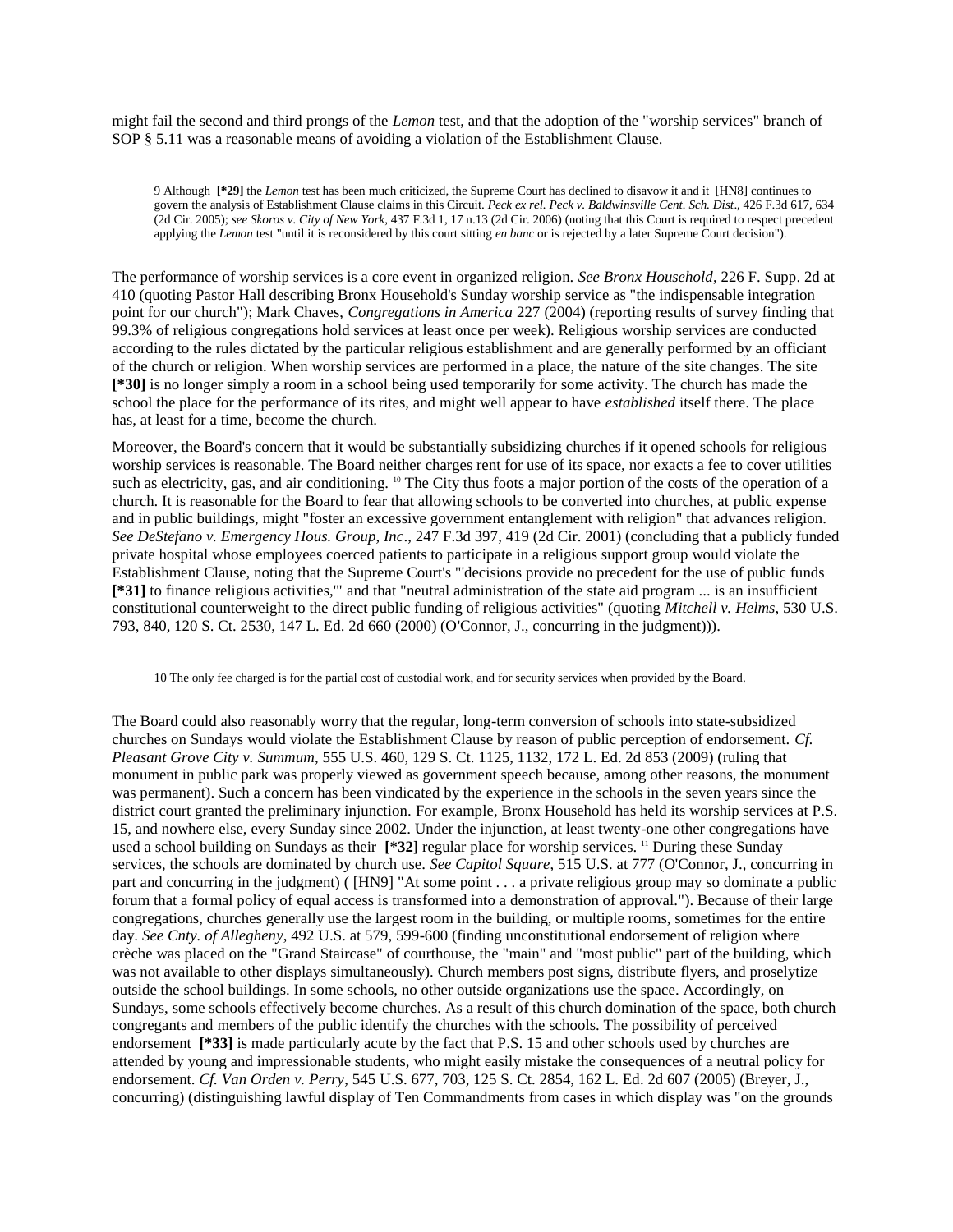of a public school, where, given the impressionability of the young, government must exercise particular care in separating church and state"); *Skoros*, 437 F.3d at 24-25 ("A mature reasonable objective observer . . . would take into consideration that schoolchildren are the intended audience for the displays, that these children are being reared in a variety of faiths (as well as none), and that, by virtue of their ages, they may be especially susceptible to any religious messages conveyed by such displays."). <sup>12</sup>

11 The record in this regard has not been updated since 2005. At oral argument, counsel for the Board told us that the number of churches using schools for worship services has increased substantially since that time.

12 The dissent maintains that *Good News Club* precludes the Board from relying **[\*34]** on this concern, because the facts of this case present less reason to fear the appearance of endorsement than those of *Good News Club*. Dissenting Op. 22-23. We disagree with this assessment of the facts. In our view, Bronx Household's long-term weekly use of P.S. 15 for Christian worship services at the Board's expense, and the effective exclusion of competing religious groups who would wish to hold services in schools on days other than Sunday but are effectively precluded by school-related activities from doing so, provides a substantially stronger basis for fearing an Establishment Clause violation than the after-school use of a single classroom by a religious group at issue in *Good News Club*.

Furthermore, the fact that school facilities are principally available for public use on Sundays results in an unintended bias in favor of Christian religions, which prescribe Sunday as the principal day for worship services. Jews and Muslims generally cannot use school facilities for their services because the facilities are often unavailable on the days that their religions principally prescribe for services. At least one request to hold Jewish services (in a school building used for Christian **[\*35]** services on Sundays) was denied because the building was unavailable on Saturdays. This contributes to a perception of public schools as Christian churches, but not synagogues or mosques.

Finally, the religious services Bronx Household conducts in the school are not open on uniform terms to the general public. Bronx Household acknowledges that it excludes persons not baptized, as well as persons who have been excommunicated or who advocate the Islamic religion, from full participation in its services. *See Bronx Household III*, 492 F.3d at 120 (Leval, J., concurring); *cf. Christian Legal Soc'y*, 130 S. Ct. at 2995 (upholding university's denial of Registered Student Organization status to student group that refused to comply with nondiscrimination policy for ideological reasons). The *de facto* favoritism of the Christian (Sunday service) religions over others, as well as the deliberate exclusion practiced by Bronx Household, aggravates the potential Establishment Clause problems the Board seeks to avoid.

In the end, we think the Board could have reasonably concluded that what the public would see, were the Board not to exclude religious worship services, is public schools, which serve on **[\*36]** Sundays as state-sponsored Christian churches. For these reasons, the Board had a strong basis to be wary that permitting religious worship services in schools, and thus effectively allowing schools to be converted into churches on Sunday, would be found to violate the Establishment Clause. To reiterate, we do not say that a violation has occurred, or would occur but for the policy. We do find, however, that it was objectively reasonable for the Board to worry that use of the City's schools for religious worship services, conducted primarily on Sunday when the schools are most available to outside groups, exposes the City to a substantial risk of being found to have violated the Establishment Clause.

This conclusion is not, as the dissent maintains, foreclosed by the Supreme Court's precedents. We recognize that in *Good News Club, Widmar, Lamb's Chapel*, and *Rosenberger*, the Supreme Court rejected arguments that the rules in question, and their application to bar or disfavor particular activities, were justified by concern to avoid violating the Establishment Clause. But those rulings were based on their particular facts, which are significantly different from those here. In none of **[\*37]** those cases did the Supreme Court suggest that a reasonable concern to avoid violation of the Establishment Clause can *never* justify a governmental exclusion of a religious practice. In arguing that the Supreme Court's precedents forbid our ruling, the dissent relies on broad statements of principle, often from opinions that did not command a majority of the Court, and contends that, taken together, they show the invalidity of the reasons the Board proffers for fearing an Establishment Clause violation. However, neither the Supreme Court nor this court has considered the constitutionality of a policy that allows the regular use of public schools for religious worship services. Indeed, the Court in *Good News Club* expressly declined to address the lawfulness of a policy that excludes "mere" religious worship, a category of activity which is substantially broader than the "religious worship services" covered by the first branch of SOP § 5.11. *Good News Club*, 533 U.S. at 112 n.4.

In any event, the reasonableness of the Board's concern to avoid creating a perception of endorsement resulting from regular Sunday conversion of schools into Christian churches, together with the absence of viewpoint-based **[\*38]** discrimination, distinguishes this case from the Supreme Court's precedents striking down prohibitions of the use of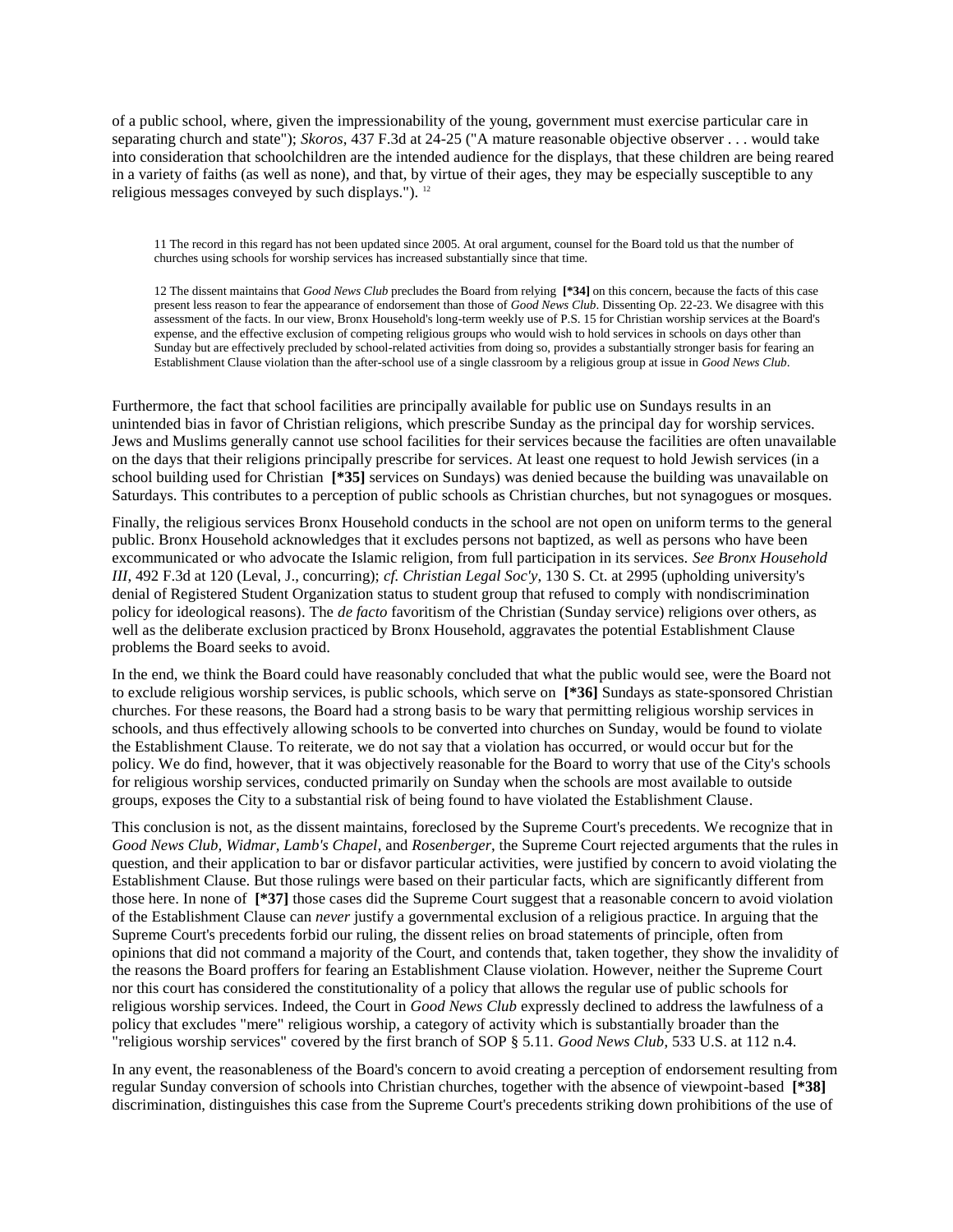educational facilities or funds by religious groups. All of those cases involved rules or policies which broadly suppressed religious viewpoints and which, in their particular applications, disfavored activities which had far less potential to convey the appearance of official endorsement of religion. In *Widmar*, the challenged policy prohibited the use of university facilities for religious worship or even discussion. In *Rosenberger*, the challenged policy prohibited the reimbursement of expenses incurred by university student groups for activities that "primarily promote[d] or manifest[ed] a particular belie[f] in or about a deity or an ultimate reality." 515 U.S. at 825. And in *Lamb's Chapel* and *Good News Club*, the challenged policies prohibited the use of school district property for any and all "religious purposes." *See Good News Club*, 533 U.S. at 103; *Lamb's Chapel*, 508 U.S. 384, 387, 113 S. Ct. 2141, 124 L. Ed. 2d 352. In each case, the policy being enforced, unlike SOP § 5.11, was broadly categorical in its exclusion of religious content. In addition, the activities disallowed or disfavored under those **[\*39]** policies - meetings of Christian clubs for students (in *Widmar* and *Good News Club)*, the publication of a newspaper with a Christian editorial viewpoint (in *Rosenberger*), and the showing of a Christian film series (in *Lamb's Chapel*) - were much less likely than the conduct of Sunday worship services to evoke an appearance of endorsement of religion by public school authorities. In determining that there was no danger of an Establishment Clause violation in these cases, the Supreme Court relied on the fact that facilities and funds were available to and used by numerous and diverse private groups. *See Lamb's Chapel*, 508 U.S. at 395 (observing that school district's property "had repeatedly been used by a wide variety of private organizations"); *Rosenberger*, 515 U.S. at 842 (student activity funds were distributed to "a wide spectrum of student groups"); *Widmar*, 454 U.S. at 277 (university provided benefits to "over 100 student groups of all types"); *Good News Club*, 533 U.S. at 113 (district "made its forum available to other organizations"). In finding insufficient risk of the perception of endorsement, the Court observed in *Widmar* that university students are "young adults," who are **[\*40]** "less impressionable than younger students" and can therefore appreciate that a policy permitting religious student groups to use meeting space on the same basis as other types of student groups was neutral toward religion. 454 U.S. at 275-75 & n. 14. And in *Lamb's Chapel* and *Good News Club*, the Court found it significant that the proposed film exhibition and club meetings would be open to the public, not just to the members of the Christian groups sponsoring the events. *See Good News Club*, 533 U.S. at 113; *Lamb's Chapel*, 508 U.S. at 395.

The use of P.S. 15 and other schools for Sunday worship services is more likely to promote a perception of endorsement than the uses in those cases. A worship service is an act of organized religion that consecrates the place in which it is performed, making it a church. Unlike the groups seeking access in those cases, Bronx Household and the other churches that have been allowed access under the injunction tend to dominate the schools on the day they use them. They do not use a single, small classroom, and are not merely one of various types of groups using the schools; they use the largest rooms and are typically the only outside group using a school **[\*41]** on Sunday. They identify the schools as their churches, as do many residents of the community. The students of P.S. 15 are not the "young adults" of *Rosenberger* and *Widmar*, but young children who are less likely to understand that the church in their school is not endorsed by their school. The fact that New York City's school facilities are more available on Sundays than any other day of the week means that there is a *de facto* bias in favor of Christian groups who want to use the schools for worship services, compounded by the exclusionary practices of churches like Bronx Household.

Furthermore, the Board's prohibition on the use of school facilities for "religious worship services" is far less broad than the exclusions of use for "religious purposes" or "religious discussion" in the earlier cases, which included in their sweep activities that are similar to secular activities. The broad scope of the exclusions considered in the other cases resulted in viewpoint discrimination, rather than mere content restriction. The exclusions also disfavored more religious activity than necessary to avoid an actual Establishment Clause violation. In contrast, the "religious worship services" clause **[\*42]** of SOP § 5.11 is narrowly drawn to exclude a core activity in the establishment of religion -- worship services -- and thereby avoid the perceived transformation of school buildings into churches.

It is not our contention that the Supreme Court's precedents compel our conclusion. On the other hand, we cannot accept Judge Walker's contention that the Court has effectively decided this case. This case is terra incognita. The Supreme Court's precedents provide no secure guidelines as to how it should be decided. The main lesson that can be derived from them is that they do not supply an answer to the case before us. Precedent provides no way of guessing how the Supreme Court will rule when it comes to consider facts comparable to these. By hunting and pecking through the dicta of various opinions, one can find snippets that arguably support a prediction either way. Judge Calabresi and I believe that the Board's exclusion of Bronx Household's conduct of worship services is viewpoint-neutral and justified by the Board's reasonable concern that permitting use of school facilities for worship services would violate the Establishment Clause.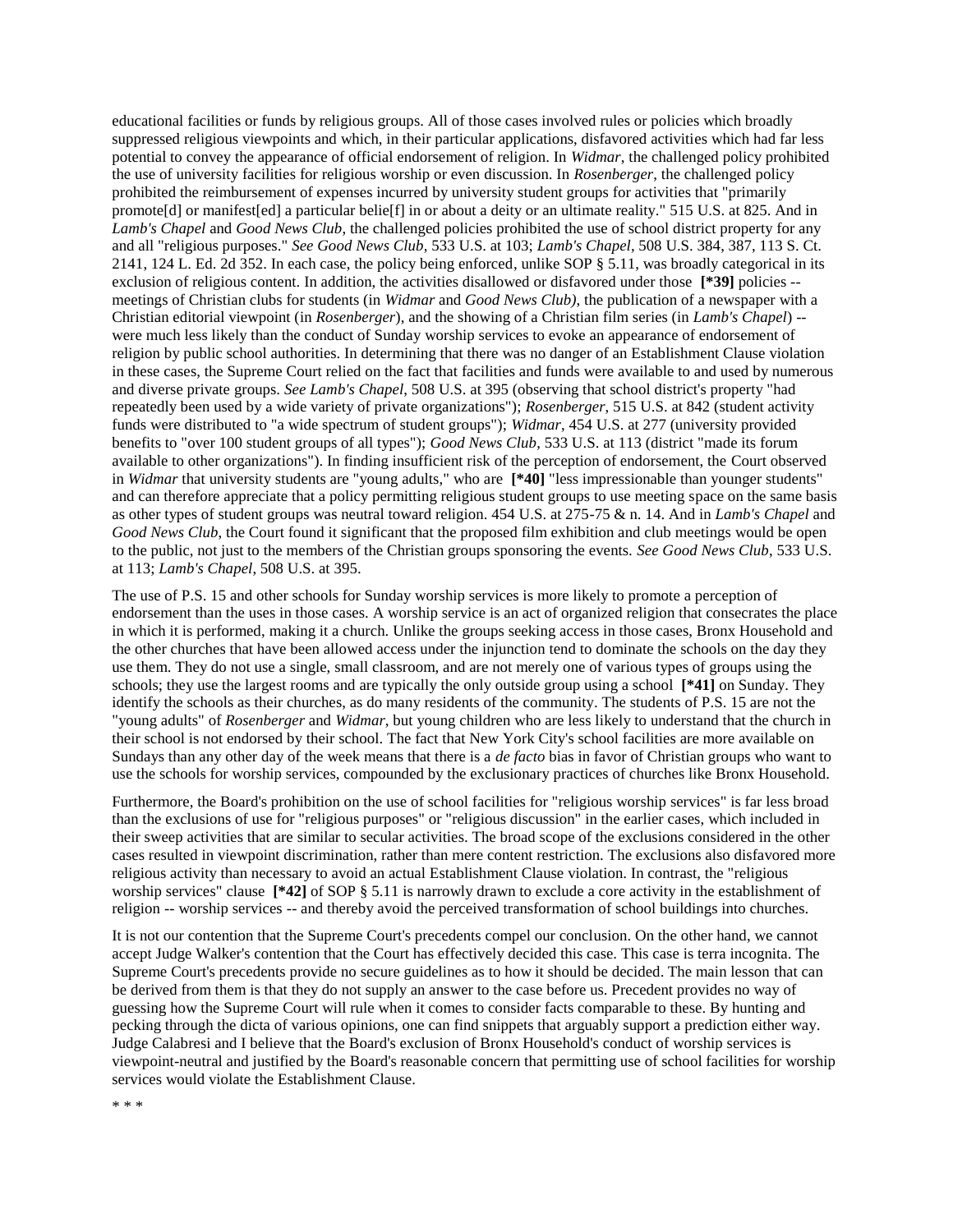Bronx Household contends that SOP § 5.11 is not **[\*43]** a measure reasonably designed to avoid an Establishment Clause violation but is instead itself a violation of that clause. Bronx Household argues that SOP § 5.11 fails the *Lemon* test because it sends a message of official hostility to religion and because its enforcement fosters excessive government entanglement with religion. We are not persuaded.

As emphasized above, SOP § 5.11 prohibits worship services in schools, but permits the expression of religious points of view through activities such as prayer, singing of hymns, preaching, and teaching or discussion of doctrine or scripture. Given the broad range of expressive religious activity that the policy does allow, we do not think a reasonable observer would perceive hostility to religion in the enforcement of SOP § 5.11.

Bronx Household also argues that SOP § 5.11 not only conveys the appearance of official hostility, but is in fact motivated by such hostility. We find no basis for this contention. Of course, [HN10] "government must abstain from regulating speech when the specific motivating ideology or the opinion or perspective of the speaker is the rationale for the restriction." *Rosenberger*, 515 U.S. at 829. However, we do not understand **[\*44]** why Bronx Household attributes the Board's position to hostility rather than a good faith desire to navigate successfully through the poorly marked, and rapidly changing, channel between the Scylla of viewpoint discrimination and the Charybdis of violation of the Establishment Clause.

The Board has by no means been alone in the belief that the Establishment Clause requires governmental educational institutions to be cautious of harboring or sponsoring religious activities. The Supreme Court's rulings in *Rosenberger, Lamb's Chapel*, and *Good News Club* deviated from a previously widespread governmental and judicial perception of the scope of the Establishment Clause's prohibitions. In each of those three cases, the school administrators and the lower court judges believed that the challenged policies, which were intended to keep religion at a distance from public institutions, were mandated by the Establishment Clause, or at least consistent with the Constitution. And in two of the cases, a number of Supreme Court justices did as well.

There is no better reason to believe, as Bronx Household suggests, that the Board was motivated by hostility toward religion than there is to believe that **[\*45]** such hostility has motivated other school authorities throughout the country, the lower court judges and dissenting Supreme Court justices in *Lamb's Chapel, Rosenberger*, and *Good News Club*, or Judge Calabresi and me. We see no sound basis for concluding that the Board's actions have been motivated by anything other than a desire to find the proper balance between two clauses of the First Amendment, the interpretation of which by the Supreme Court has been in flux and uncertain. <sup>13</sup>

13 Judge Walker similarly asserted in his dissent in *Bronx Household III that* the Board's adoption of SOP § 5.11 was motivated by "long-standing hostility to religious groups." *See Bronx Household III*, 492 F.3d at 127 ("The Board's avowed purposed in enforcing the regulation in this case . . . and its long-standing hostility to religious groups, leads ineluctably to the conclusion that the Board, in fact, has undertaken to exclude a particular viewpoint from its property."). Judge Walker has not repeated that assertion in his present opinion, but neither has he retracted it.

Bronx Household also argues that SOP § 5.11 cannot be applied without unconstitutionally entangling the Board in matters of religious doctrine. **[\*46]** *See Agostini v. Felton*, 521 U.S. 203, 232-33, 117 S. Ct. 1997, 138 L. Ed. 2d 391 (1997). According to Bronx Household, any attempt by the Board to distinguish between religious activity that falls under the exclusion of "worship services," and religious activity that does not, necessarily places the Board in violation of the duty imposed by *Lemon* to avoid "excessive government entanglement with religion." 403 U.S. at 613. <sup>14</sup>

14 Judge Walker has also made this argument. *See Bronx Household III*, 492 F.3d at 131 (Walker, J., dissenting) (arguing that the Board would "flout [] the Establishment Clause" by trying to distinguish worship because it would "no doubt have to interpret religious doctrine or defer to the interpretations of religious officials in order to keep worship, and worship alone, out of its schools" (internal quotation marks omitted)).

To begin with, whatever merit this argument may have in other types of cases, we do not see what application it has here. Bronx Household does not contest that it conducts religious worship services. To the contrary, it applied for a permit to conduct "Christian worship services," and the evidence suggests no reason to question its own characterization of its activities. *Cf. Christian Legal Soc'y*, 130 S. Ct. at 2982-84; **[\*47]** *Faith Ctr. Church Evangelistic Ministries v. Glover*, 480 F.3d 891, 918 & n.18 (9th Cir. 2007), *abrogated on other grounds by Winter v. Natural Res. Def. Council, Inc*., 555 U.S. 7, 129 S. Ct. 365, 172 L. Ed. 2d 249 (2008).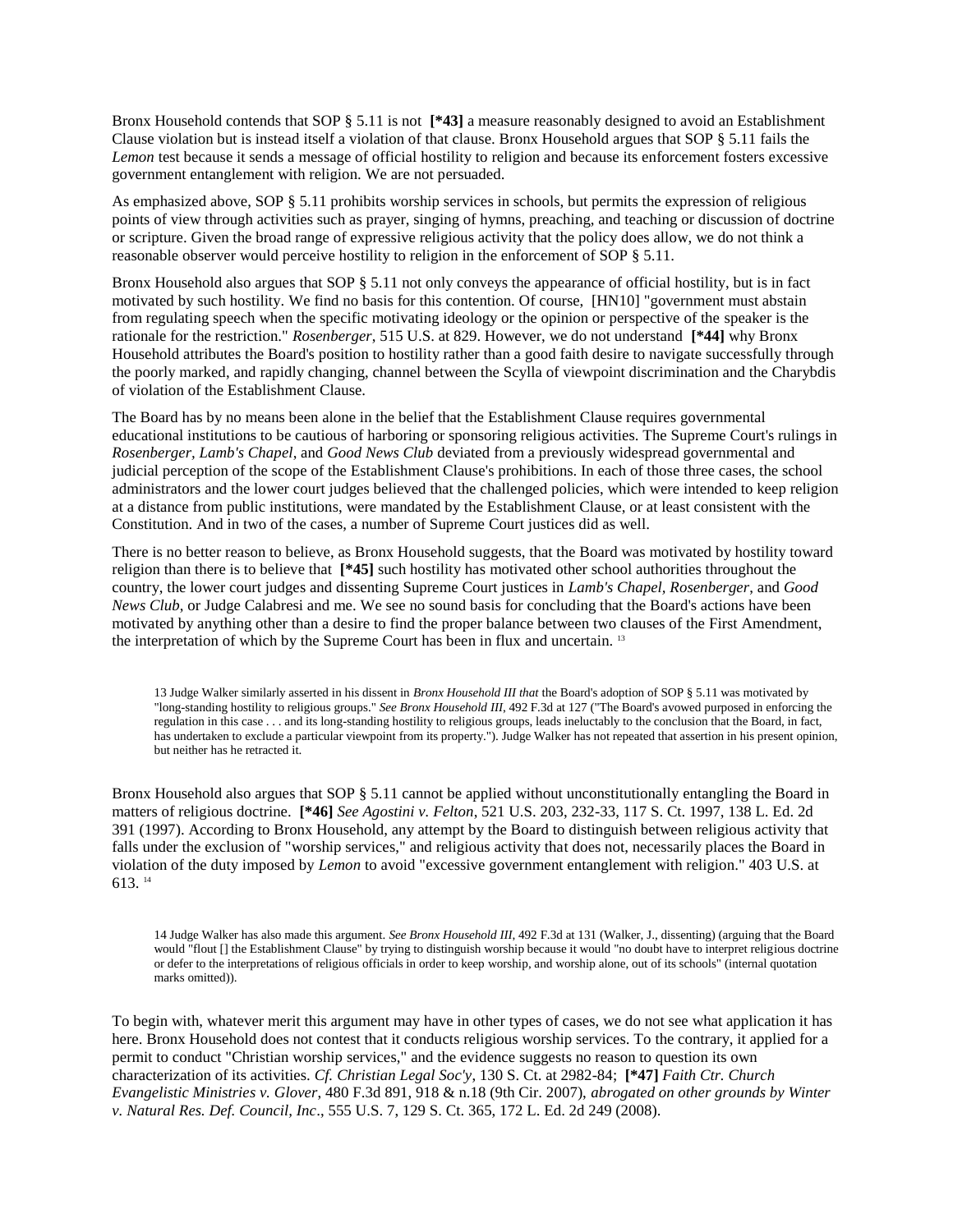This argument, furthermore, overlooks the nature of the duties placed on government officials by the Establishment Clause (as well as the Free Exercise of Religion Clause). As we outlined above, while other clauses of the First Amendment prohibit government officials from discriminating on the basis of religious viewpoint, [HN11] the Establishment Clause prohibits them from taking action that would constitute establishment of religion. In various circumstances, especially when dealing with initiatives for the conduct of undoubtedly religious exercises on public property, government officials cannot discharge their constitutional obligations without close examination of the particular conduct to determine if it is properly deemed to be religious and if so whether allowing it would constitute a prohibited establishment of religion. Bronx Household's argument, if valid, would effectively nullify the Establishment Clause. <sup>15</sup>

15 The Free Exercise of Religion Clause also at times compels government officials to **[\*48]** examine conduct of an undoubtedly religious nature to determine whether it constitutes exercise of religion, and is thus entitled to the clause's protection, or does not, and is thus subject to regulation.

Without doubt there are circumstances where a government official's involvement in matters of religious doctrine constitutes excessive government entanglement. *See, e.g., Commack Self-Service Kosher Meats, Inc. v. Weiss*, 294 F.3d 415, 427 (2d Cir. 2002). But it does not follow, as Bronx Household seems to argue, that the mere act of inspection of religious conduct is an excessive entanglement. The Constitution, far from forbidding government examination of assertedly religious conduct, at times *compels* government officials to undertake such inquiry in order to draw necessary distinctions. <sup>16</sup> *See Lee v. Weisman*, 505 U.S. 577, 598, 112 S. Ct. 2649, 120 L. Ed. 2d 467 (1992) ("Our jurisprudence in this area is of necessity one of line-drawing, of determining at what point a dissenter's rights of religious freedom are infringed by the State."); *Cnty. of Allegheny*, 492 U.S. at 630 (O'Connor, J., concurring in part and concurring in the judgment) ("We cannot avoid the obligation to draw lines, often close and difficult lines, **[\*49]** in deciding Establishment Clause cases . . . ."). It was just such inspection which permitted the Supreme Court to allow the display of arguably religious symbols in certain public contexts while prohibiting it in others. *Compare Van Orden*, 545 U.S. at 703 (Breyer, J., concurring), *and Cnty. of Allegheny*, 492 U.S. at 620, *with McCreary*, 545 U.S. at 881, *and Cnty. of Allegheny*, 492 U.S. at 601-02.

16 Applying such a rule would, for example, mean that every claim of entitlement under the Religious Land Use and Institutionalized Persons Act (RLIUPA), 42 U.S.C. § 2000cc *et seq*., would be immune from court inquiry into whether the use is in fact a religious use.

## **C.**

Judge Walker's dissenting opinion criticizes our ruling on a number of grounds. We believe his criticisms are not well founded.

1) Judge Walker's primary argument is that, because SOP § 5.11's exclusion of religious worship services depends on their religious nature, which we do not dispute, it necessarily discriminates illegally on the basis of viewpoint. *See* Dissenting Op. 10 ("The Board cannot lawfully exclude the conduct of an event based solely on the religious viewpoints expressed during the event."). He concludes that there **[\*50]** is "no doubt that it is 'religious services' and 'worship' that the Board is targeting for exclusion" because "[t]he Board is otherwise unconcerned with comparable ceremonial speech occurring on school premises." Dissenting Op. 9. According to his analysis, the governing test should be "whether Bronx Household is engaging in speech that fulfills the purposes of the forum and is consistent with non-religious speech occurring on school premises." Dissenting Op. 9. If Bronx Household is engaging in such speech and is excluded because of the religious nature of its activity, the exclusion is necessarily illegal viewpoint discrimination.

The problem we find with Judge Walker's analysis is that it either ignores the crucial role of the Establishment Clause in motivating the Board's decision or it simply reads that clause out of the Constitution. [HN12] The general effect of the Establishment Clause is to prohibit government from taking actions which have the effect of establishing *religion*. Assuming that the Establishment Clause has some meaning -- that is to say, assuming there are some forms of activity which government may not conduct (or may not permit) by reason of the Establishment Clause -- **[\*51]** any such prohibitions necessarily depend on the *religious* nature of the particular activity. If the activity is not of religious nature, it does not fall within the purview of the Establishment Clause.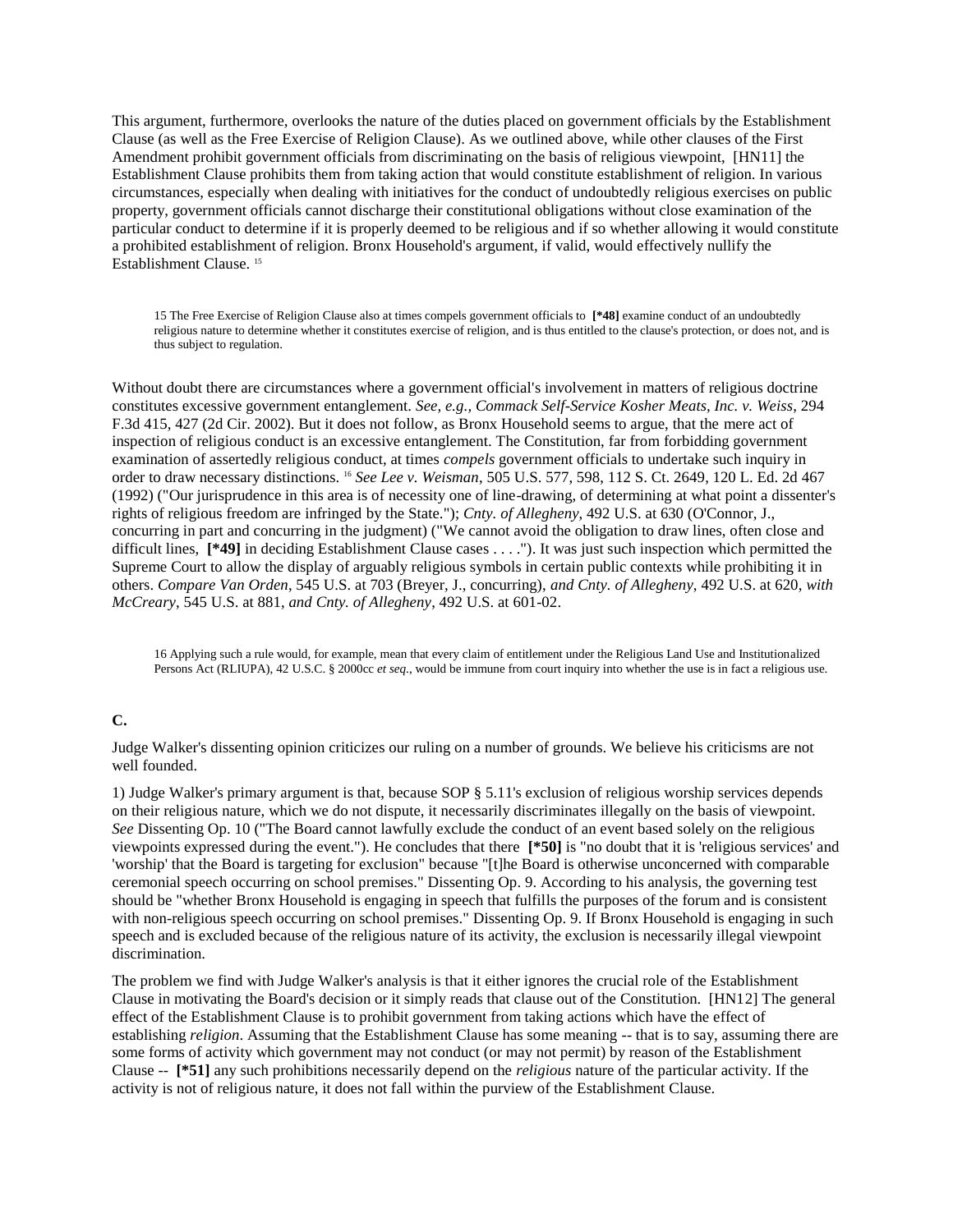This feature is evident throughout the Supreme Court's Establishment Clause jurisprudence. In *Lee v. Weisman*, 505 U.S. 577, 112 S. Ct. 2649, 120 L. Ed. 2d 467 (1992), for example, the Supreme Court held that the Establishment Clause prohibited a public high school from including the recitation of a prayer in its graduation ceremony. The prayer was unquestionably an expressive act, and the prohibition by the Court under the Establishment Clause unquestionably depended on the religious nature of prayer. Had the school administration sought to include instead of a prayer a non-religious affirmation of patriotism, or of love of learning, that would not have been prohibited by the Establishment Clause.

In *County of Allegheny v. ACLU*, 492 U.S. 573, 109 S. Ct. 3086, 106 L. Ed. 2d 472 (1989), the Court held that the Establishment Clause prohibited the display of a crèche in the Grand Staircase of the Allegheny County Courthouse, but upheld against Establishment Clause challenge another display which included an 18-foot menorah, a 45-foot Christmas tree, and a sign **[\*52]** declaring devotion to liberty. Both displays conveyed an expressive message. What distinguished them was the fact that the crèche "sent an unmistakable message that [the county] supports and promotes the Christian praise to God," *id*. at 600, while the menorah, tree, and sign celebrated the holiday season on a non-sectarian basis, *id*. at 617-18.

In the companion cases of *McCreary County v. ACLU*, 545 U.S. 844, 125 S. Ct. 2722, 162 L. Ed. 2d 729 (2005), and *Van Orden v. Perry*, 545 U.S. 677, 125 S. Ct. 2854, 162 L. Ed. 2d 607 (2005), the Court distinguished between two public displays of the Ten Commandments based on whether they conveyed a message of governmental support or endorsement of religion. In *McCreary*, the Court upheld an injunction prohibiting a display of the Ten Commandments in two courthouses, because the displays had a "predominantly religious purpose." *McCreary*, 545 U.S. at 881. By contrast, Justice Breyer's controlling opinion in *Van Orden* found that the display of the Ten Commandments in the Texas State Capitol did not violate the Establishment Clause because, when viewed in context, it conveyed a predominantly secular message of the importance of law. *Van Orden*, 545 U.S. at 701-02 (Breyer, J., concurring). The religious (or non-religious) **[\*53]** nature of the two displays again determined whether their presence on public property was lawful.

In light of such decisions, Judge Walker's view of the question seems to us not compatible with the Establishment Clause. Inevitably, whatever expressive conduct is prohibited by the Establishment Clause is prohibited by reason of its religious nature and would not be prohibited if what it expressed were not related to religion.

We do not suggest for a moment that any and all expressive activity with religious content must be excluded from government property or from government-controlled enterprise, such as the administration of a school system. The Supreme Court has unquestionably ruled otherwise in *Rosenberger, Good News Club*, and other cases. Our point is only that the test cannot be as Judge Walker views it. [HN13] The mere fact that government does not permit an expressive activity, which it would permit if the activity were not religious, does not compel the conclusion that it is engaging in unconstitutional viewpoint discrimination. Whatever forms of governmental action are prohibited by the Establishment Clause are prohibited in part because of their religious nature and would not be prohibited **[\*54]** if they were not religious.

[HN14] Where government excludes a category of activity involving religious expression out of concern for the limitations imposed on government by the Establishment Clause, the lawfulness of the exclusion (notwithstanding that the religious content motivates the exclusion) will turn on whether allowing the activity would either violate the Establishment Clause or place the government entity at a reasonably perceived risk of violating the Establishment Clause. The Supreme Court has never ruled on whether permitting the regular conduct of religious worship services in public schools constitutes a violation of the Establishment Clause, and we reach no conclusion on that question. As discussed above, considering all the circumstances, we think the risk that permitting the regular conduct of worship services in public schools would violate the Establishment Clause is sufficiently high to justify the Board's adoption of a content restriction that prohibits the performance of such services but does not otherwise limit the expression of religious viewpoints.

2) Judge Walker maintains that our ruling approves the exclusion of the very sort of conduct that the Supreme Court **[\*55]** ruled in *Good News Club* could not be excluded. Dissenting Op. 10. We respectfully disagree. The application of the Good News Club, which the school district denied, was for a Christian group to hold after-school meetings for children between the ages of six and twelve, where they would have "a fun time of singing songs, hearing a Bible lesson and memorizing scripture." *Good News Club*, 533 U.S. at 103. The club later gave an expanded description by letter to the effect that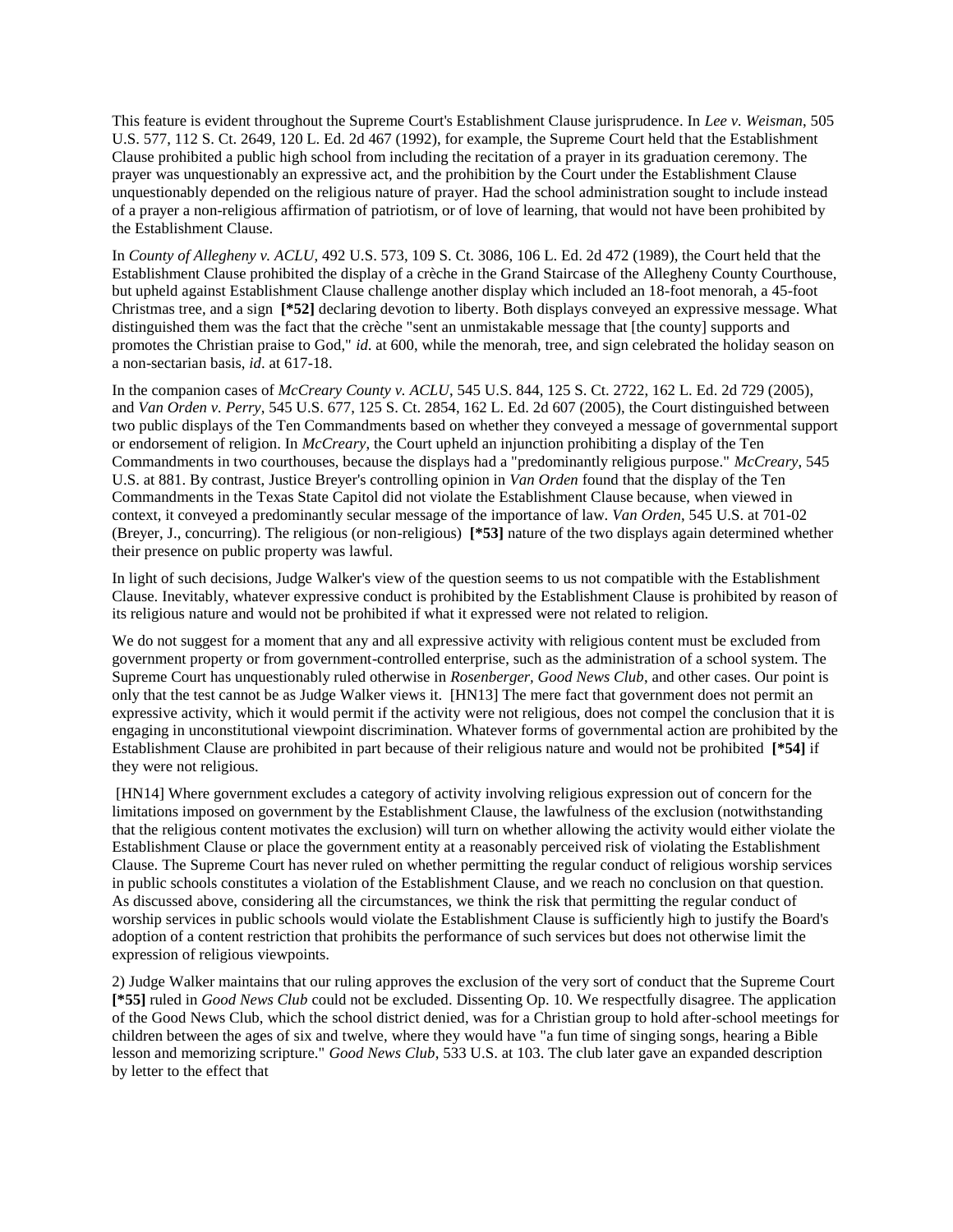Ms. Fournier tak[es] attendance. As she calls a child's name, if the child recites a Bible verse the child receives a treat. After attendance, the Club sings songs. Next Club members engage in games that involve, *inter alia*, learning Bible verses. Ms. Fournier then relates a Bible story and explains how it applies to Club members' lives. The Club closes with prayer. Finally, Ms. Fournier distributes treats and the Bible verses for memorization.

#### *Id*.

Without doubt there is some overlap between Bronx Household's conduct of Christian worship services and the children's club meetings that were the subject of *Good News Club*, in that worship services generally include song, prayer, and scripture. Nonetheless, we doubt that **[\*56]** objective observers employing ordinary understandings of the English language would describe Ms. Fournier's club meetings as worship services. Judge Walker seeks to discern the meaning of the Supreme Court's majority opinion from the emphatic objections to it expressed in Justice Souter's dissenting opinion. He bases his assertion that the activities of the Good News Club were "religious worship services" on Justice Souter's dissenting statement that what the majority allowed into a public school was in effect "an evangelical service of worship." 533 U.S. at 138. It is axiomatic that a dissenting opinion is generally the least reliable place to look to discern the meaning of a majority opinion. Dissenters commonly exaggerate what they see as inevitable, appalling consequences of the majority's ruling, a phenomenon which led Judge Friendly to observe that dissenting opinions are "rarely a safe guide to the holding of the majority." *United States v. Gorman*, 355 F.2d 151, 155 (2d Cir. 1965). Regardless of whether the dissenting justices believed the activities of the Good News Club were equivalent to "an evangelical service of worship," there is no indication that the majority shared **[\*57]** that view. Indeed, rejecting the argument advanced by the school district in *Good News Club* "that the Club's activities constitute 'religious worship,'" the majority expressly noted that the court below had "made no such determination," emphasizing that it was not addressing what ruling it would make if the excluded activity were religious worship. *Id*. at 112 n.4.

We do not mean to imply that we think the Supreme Court somehow indicated in *Good News Club* that it would rule as we do on the exclusion of worship services. Our point is only that the Supreme Court has neither ruled on the question, nor even given any reliable indication of how it would rule.

3) Judge Walker argues that we err to the extent that we rely on the heavy predominance of the use of schools for *Christian* worship services (as opposed to services of other religions) because of the greater availability of the schools on the Christian day of worship. He argues that the greater availability of schools for use by Christian organizations is of no constitutional concern, because "[a]n Establishment Clause violation does not result from either private choice or happenstance." Dissenting Op. 24.

The greater availability of **[\*58]** schools for use on the Christian day of worship is certainly not "happenstance." From the first, schools throughout the United States were closed on Sundays precisely because Sunday is the Christian day of worship -- the day when schoolchildren were expected to attend church services with their parents. The tradition of closing schools, post offices, courts, and other government buildings on Sunday is no more happenstance than the fact that, until recently, many state laws required businesses to close on Sundays. *See* Alan Raucher, *Sunday Business and the Decline of Sunday Closing Laws: A Historical Overview*, 36 J. Church and State 13 (1994). That choice has origins in the government's solicitude for Christianity, in what was once widely viewed as "a Christian nation." *Holy Trinity Church v. United States*, 143 U.S. 457, 471, 12 S. Ct. 511, 36 L. Ed. 226 (1892).

\* \* \*

In rejecting a multitude of Judge Walker's arguments, we do not imply that his conclusion (as to the constitutional invalidity of the religious worship services branch of SOP § 5.11) is frivolous or even necessarily wrong. The Supreme Court's rulings have laid down no principles that compel a decision one way or the other on these facts. Nor has the Supreme [\*59] Court given any reliable indication of how it will rule if and when it confronts these facts. As Judge Calabresi and I view the facts, the use of New York City public schools for religious worship services -- with a heavy predominance of Christian worship services because school buildings are most available for non-school use on Sundays -- would create a very substantial appearance of governmental endorsement of religion and give the Board a strong basis to fear that permitting such use would violate the Establishment Clause. Because the "religious worship services" clause of SOP § 5.11 is a content restriction that excludes only a type of activity, does so for a reason that is either constitutionally mandated or at least constitutionally reasonable, and does not otherwise curtail free expression of religious viewpoints, we conclude that the restriction does not violate the Constitution.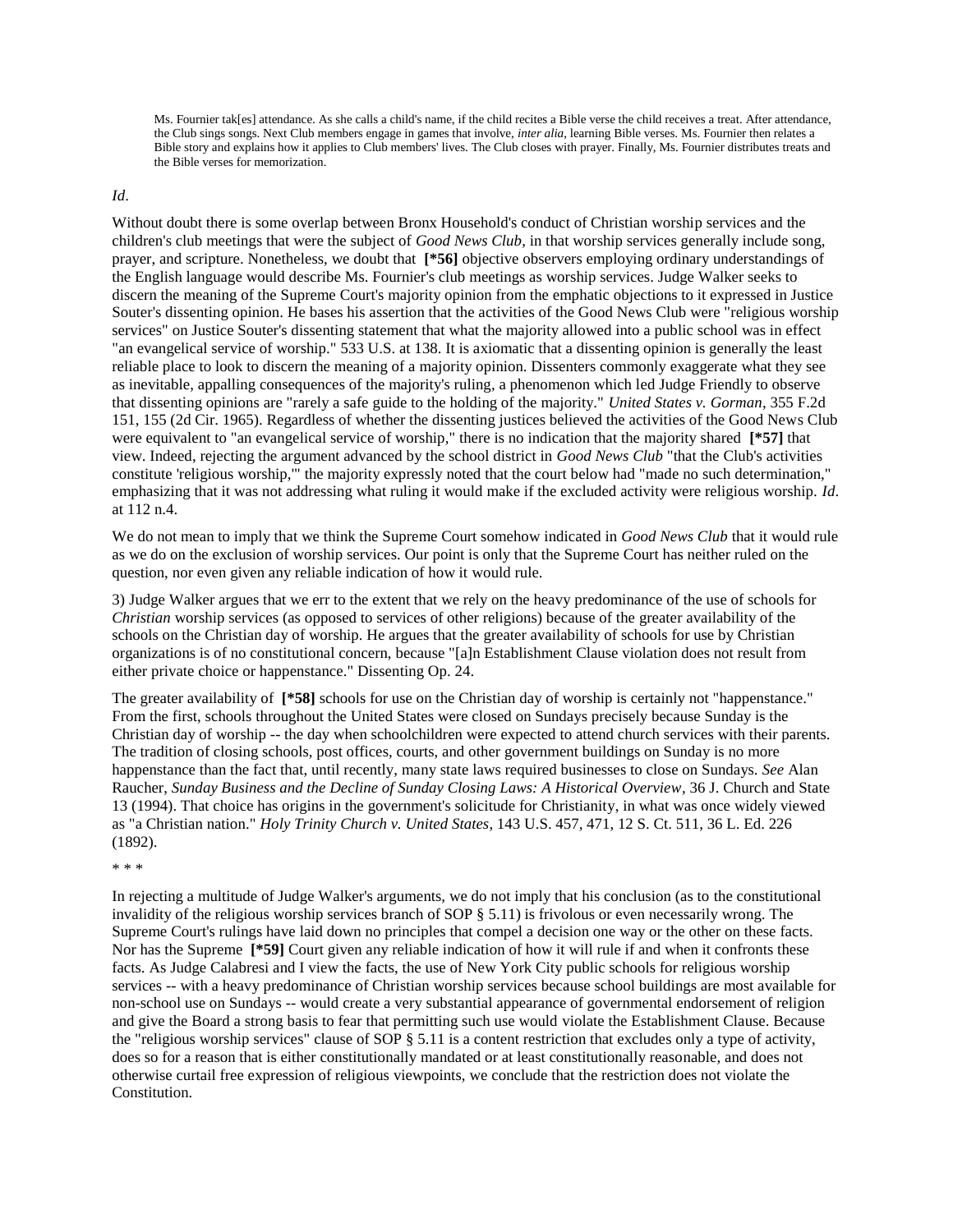## **CONCLUSION**

For the foregoing reasons, the judgment of the district court is REVERSED, and the injunction barring enforcement of SOP § 5.11 against Bronx Household is VACATED.

### **CONCUR BY:** CALABRESI

### **CONCUR**

CALABRESI, Circuit Judge, concurring:

I join Judge Leval's opinion in full because it states a correct alternative ground **[\*60]** upon which to decide this case. But I write separately to emphasize that I continue to adhere to the position I took in my earlier opinion in this case, that worship is *sui generis. See Bronx Household III*, 492 F.3d at 100 (Calabresi, J., concurring). And I especially wish to reaffirm my view there stated:

A holding that *worship* is only an agglomeration of rites would be a judicial finding on the nature of worship that would not only be grievously wrong, but also deeply insulting to persons of faith.

*Id*. at 103. Worship is something entirely different. *See id.; see also Bronx Household I*, 127 F.3d at 221 (Cabranes, J., concurring in part and dissenting in part) ("Unlike religious 'instruction,' there is no real secular analogue to religious 'services,' such that a ban on religious services might pose a substantial threat of viewpoint discrimination between religion and secularism."). State rules excluding all "worship" from a limited public forum, therefore, are based on content, not viewpoint.

In the context of the rule before us, there is one particular problem: the rule seems to prohibit *religious* worship. *See* SOP § 5.11 ("No permit shall be granted for the purpose of holding religious **[\*61]** worship services ...."). And if it be the case that *non-religious* worship also exists, then the prohibition of *religious* worship would be viewpoint discrimination, and most likely unconstitutional. The question of whether there is a category of nonreligious worship, or whether worship is inherently religious and thus "religious worship" is redundant, is interesting and difficult, but we do not need to decide it in this case. The majority opinion does not need to decide the issue because it concludes that there is no such thing as a non-religious worship *service*. Maj. Op. at **[15-16]**. I also need not decide the issue because the rule before us prohibits "using a school as a house of worship," as well as the holding of "religious worship services." SOP § 5.11. No one questions that what Appellees seek to do in the instant case is to use the school as a house of worship. And since both religious worship and nonreligious worship (if there be any) are subject to the clause barring use of a school as "a house of worship," the prohibition here is content- and not viewpoint-based.

We also do not need to be concerned with whether in some other case it might be hard to say whether what the Appellees **[\*62]** wish to do is to use the school as "a house of worship." Nor need we worry that, in attempting to answer that question, we (or the Appellants) might become unconstitutionally "entangle[d] with religion," *Lemon v. Kurtzman*, 403 U.S. 602, 613, 91 S. Ct. 2105, 29 L. Ed. 2d 745 (1971). For Appellees admitted in their permit request, *see* J.A. at 3586, and in their briefs before this court, *see* Appellees' Br. at 1, that they seek to use school facilities for "worship." When a group tells the government that what it wishes to do is "worship," the government is entitled to take the group at its word. *See Bronx Household I*, 127 F.3d at 221-22 (Cabranes, J., concurring in part and dissenting in part) ("There may be cases in which the parties dispute whether or not a proposed activity for which permission to use school premises is denied actually constitutes religious instruction or worship .... However, this issue does not arise in the instant case, as the parties have stipulated that plaintiff seeks to use a school gymnasium for 'religious worship services.'"). That is all the Appellants did when they enforced SOP  $\S 5.11$ ,  $\overline{1}$  and it is all a court needs to do here. This case does not, therefore, present an appropriate occasion **[\*63]** for deciding how to resolve a dispute over whether something actually is "worship."

1 Whatever the Appellants may have done in deciding whether to grant previous permit applications not governed by the revised SOP § 5.11 is not before us. Under SOP § 5.11, the Appellants denied the Appellees' permit application four days after it was submitted, because it described the activities to be conducted on school premises as "Christian worship services." *See* J.A. at 3586, 3588. It also does not matter that the permit application included the words "as we have done in the past," J.A. at 3586, or that it might have been worded explicitly to include, in addition to worship, other activities that, if conducted separately from worship, could not constitutionally be excluded from the limited public forum. Once an applicant says that what it wishes to do is "worship," no inquiry into whether the underlying or accompanying activities actually constitute worship is required.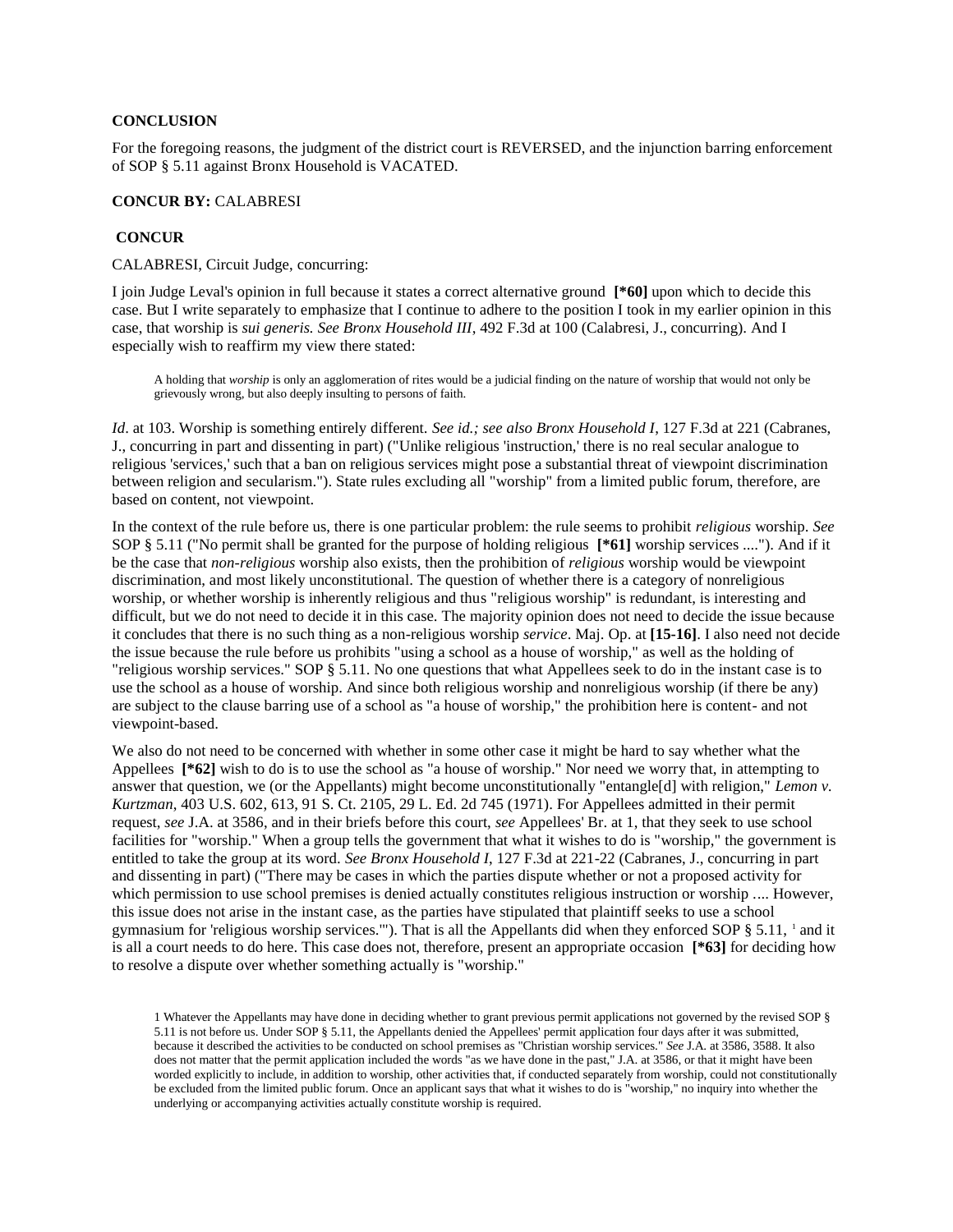#### **DISSENT BY:** JOHN M. WALKER, JR.

### **DISSENT**

#### JOHN M. WALKER, JR., Circuit Judge, dissenting:

The Board's Standard Operating Procedure ("SOP") § 5.11 withholds otherwise broadly available school-use permits from religious groups seeking to use school facilities **[\*64]** during non-school hours "for the purpose of holding religious worship services, or otherwise using a school as a house of worship." Without addressing the "house of worship" ban, the majority concludes that the ban on "religious worship services" does not offend the First Amendment's Free Speech Clause because it is a neutral, content-based restriction that is reasonably implemented to avoid an Establishment Clause violation. I disagree: SOP § 5.11 is impermissible viewpoint discrimination against protected speech and is unsupported by a compelling state interest. In this case, Bronx Household's worship services fit easily within the purposes of the Board's broadly available forum and may not be the object of discrimination based upon the religious viewpoint expressed by the services' participants. The Board's purported Establishment Clause concerns are insubstantial: they are not reasonable, much less a compelling reason for the Board to shut the door on Bronx Household's protected speech.

\* \* \* \*

When this panel split in 2007, Judge Calabresi indicated that he would uphold SOP § 5.11 as a reasonable contentbased restriction on the unique subject of "worship," Judge Leval expressed **[\*65]** no opinion on the merits of the case due to ripeness concerns, and I indicated that I would strike down the application of SOP § 5.11 as unconstitutional viewpoint discrimination. See generally Bronx Household of Faith v. Bd. of Educ., 492 F.3d 89, 100-106 (Calabresi, J.), 110-123 (Leval, J.), and 123-32 (Walker, J.) (2d Cir. 2007). At that time, I compared the purpose of Bronx Household's proposed use of school property with the purposes for which the Board opened its limited forum to the public under SOP § 5.6.2, and, after inquiring searchingly of the government's motives, concluded that the Board had engaged in impermissible viewpoint discrimination by rejecting permit applicants under SOP § 5.11. Id. at 123-25. In response to Judge Calabresi's willingness to uphold the Board's prohibition on religious worship, I countered that Judge Calabresi had not engaged in any real analysis of the purpose of Bronx Household's proposed expressive activity in light of the purposes of the forum and in comparison to the purposes of the activities the Board had allowed, pointing out that he had erred by simply comparing the speech already permitted on school premises with "worship," which he declared **[\*66]** to be sui generis and thus readily excludable from the forum. See id. at 127-130; cf. Op. of J. Calabresi at 1.

Now, in this latest iteration of what is effectively the same facial challenge to the Board's exclusions under SOP § 5.11, the majority opinion breaks with Judge Calabresi's earlier analysis that "worship" is a separate category of speech that is readily excludable from the Board's expansive community use policy, declining even to consider either the second part of SOP § 5.11 (which prohibits "using a school as a house of worship") or whether "worship" may be lawfully excluded from the forum. Compare Maj. Op. at  $11 \& 11 \text{ n.6}$  (expressly avoiding a decision on "worship"), with Op. of J. Calabresi at 1-3 (readily excluding "worship"). <sup>1</sup> Rather, the majority adopts a position not argued below or advanced by the Board by focusing solely on the Board's restriction against "religious worship services," characterizing SOP § 5.11 as merely the exclusion of "the conduct of an event or activity that includes expression of a point of view," Maj. Op. at 13. The majority does not disagree that Bronx Household's services fall squarely within the purposes of the limited public forum; it holds, **[\*67]** however, that SOP § 5.11's exclusion of services is both viewpoint-neutral and justified by Establishment Clause concerns. Because I believe that neither conclusion is correct, I would affirm the district court's injunction.

1 While I disagree with Judge Calabresi's analysis and conclusions, he at least recognizes that the two parts of SOP § 5.11 operate in tandem to effectively preclude worship and the practice of religion from school premises during non-school hours.

#### **I. SOP § 5.11's Ban on Religious Worship Services Constitutes Viewpoint Discrimination**

As the majority recognizes, the Board has created a limited public forum by opening its schools for "uses pertaining to the welfare of the community." SOP § 5.6.2. When the state creates such a forum, it "is not required to and does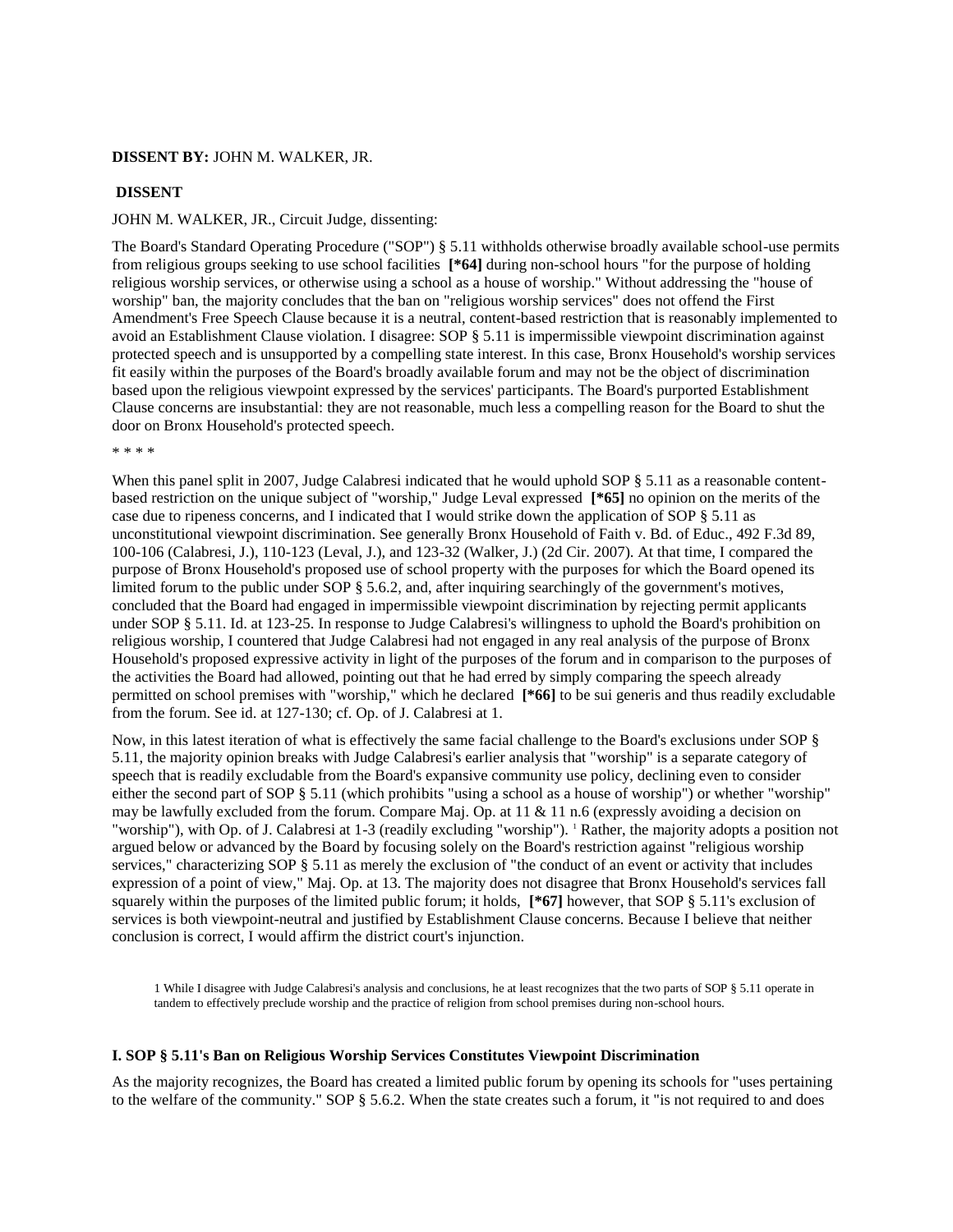not allow persons to engage in every type of speech." Good News Club v. Milford Cent. Sch., 533 U.S. 98, 106, 121 S. Ct. 2093, 150 L. Ed. 2d 151 (2001). The government may, for example, reserve the limited public forum "for the discussion of certain topics." Id. (quoting Rosenberger v. Rector & Visitors of the Univ. of Va., 515 U.S. 819, 829, 115 S. Ct. 2510, 132 L. Ed. 2d 700 (1995)). Any restrictions on speech in a limited public forum must, however, be both viewpoint neutral **[\*68]** and "reasonable in light of the purpose served by the forum." Cornelius v. NAACP Legal Defense & Educ. Fund, Inc., 473 U.S. 788, 806, 105 S. Ct. 3439, 87 L. Ed. 2d 567 (1985). SOP § 5.11 is neither.

Here, the Board opened its schools to the public for purposes of "maximiz[ing] educational, cultural, artistic and recreational opportunities for children and parents," Cahill. Decl. ¶ 13, "assist[ing] in ... development generally," id., "expand[ing] enrichment opportunities for children," Farina Decl. ¶ 9, and "enhanc[ing] community support for the schools," id. The parties agree, and the majority does not contest, that Bronx Household's intended use of P.S. 15 for "Christian worship services"--which include prayer, the reading and singing of psalms, Bible lessons, personal testimony, communion, preaching, fellowship, and conversation-falls within the purposes of the forum. See, e.g., Transcript of Oral Argument, 10/6/2009 ("Tr."), at 10:7-8, 21:20-21, & 22:20-22 (each statement conceding that Bronx Household's intended use advances the forum's purposes). The majority nevertheless finds that the restriction on religious services is content discrimination that is reasonable in light of the purposes of the limited public forum. **[\*69]** I disagree and conclude that the Board's discrimination against Bronx Household is based on its religious viewpoint.

The Supreme Court has consistently held that the exclusion of private speakers from open fora or limited public fora on the basis of their religious message constitutes viewpoint discrimination. In Widmar v. Vincent, for example, the Supreme Court reaffirmed that "religious worship and discussion" are "forms of speech and association protected by the First Amendment." 454 U.S. 263, 269, 102 S. Ct. 269, 70 L. Ed. 2d 440 (1981). On this basis, the Court rejected a university's attempt to prevent a student organization from using an open forum to hold meetings, similar to those at issue here, that included "prayer, hymns, Bible commentary, and discussion of religious views and experiences." Id. at 265 n.2. Significantly, the Court rejected a distinction between protected religious speech and "a new class of religious speech act[s] constituting worship." Id. at 269 n.6 (alteration in original) (citation and internal quotation marks omitted). The Court explained that this proposed distinction lacked "intelligible content" and would not "lie within the judicial competence to administer." Id.

The Supreme Court **[\*70]** first addressed private religious speech in a limited public forum in Lamb's Chapel v. Center Moriches Union Free School District, 508 U.S. 384, 113 S. Ct. 2141, 124 L. Ed. 2d 352 (1993). There, a church sought to use a school's limited public forum, after hours, to show a six-part film series that dealt with "family and child-rearing issues" from a Christian perspective. Id. at 387-89. The Court found that the school district had engaged in viewpoint discrimination by "permit[ting] school property to be used for the presentation of all views about family issues and child rearing except those dealing with the subject matter from a religious standpoint." Id. at 393. Similarly, in Rosenberger v. Rector & Visitors of the University of Virginia, the Court rejected the University of Virginia's refusal to fund a student newspaper on the basis that the newspaper "primarily promote[d] or manifest[ed] a particular belie[f] in or about a deity or an ultimate reality." 515 U.S. 819, 823, 115 S. Ct. 2510, 132 L. Ed. 2d 700 (1995). The Court explained that viewpoint discrimination is a subset of content discrimination and that while it is "something of an understatement to speak of religious thought and discussion as just a viewpoint, as distinct from a comprehensive **[\*71]** body of thought," religion nevertheless "provides . . . a specific premise, a perspective, a standpoint from which a variety of subjects may be discussed and considered." Id. at 830-31. For that reason, the University's refusal to fund a student publication because of its Christian perspective, while continuing to fund publications with other (secular) perspectives, was impermissible viewpoint discrimination. Id. at 831-32.

More recently, in Good News Club v. Milford Central School, 533 U.S. 98, 121 S. Ct. 2093, 150 L. Ed. 2d 151 (2001), the Supreme Court applied its holdings in Lamb's Chapel and Rosenberger to activities that could be labeled "worship." Milford had created a limited public forum that, like SOP § 5.6.2 here, opened its school for purposes "pertaining to the welfare of the community." Good News Club, 533 U.S. at 102. The Good News Club, a private Christian organization, sought to use this forum for weekly meetings, at which participants would "sing [] songs, hear [] a Bible lesson and memoriz[e] scripture." 533 U.S. at 103. In finding Milford's exclusion of these meetings unconstitutional, the Court explained that "something that is 'quintessentially religious' or 'decidedly religious in nature' can [] **[\*72]** also be characterized properly as the teaching of morals and character development from a particular viewpoint." Id. at 111. While declining to challenge Justice Souter's characterization of the Club's activities as "an evangelical service of worship," the Court wrote that "what matters is the substance of the Club's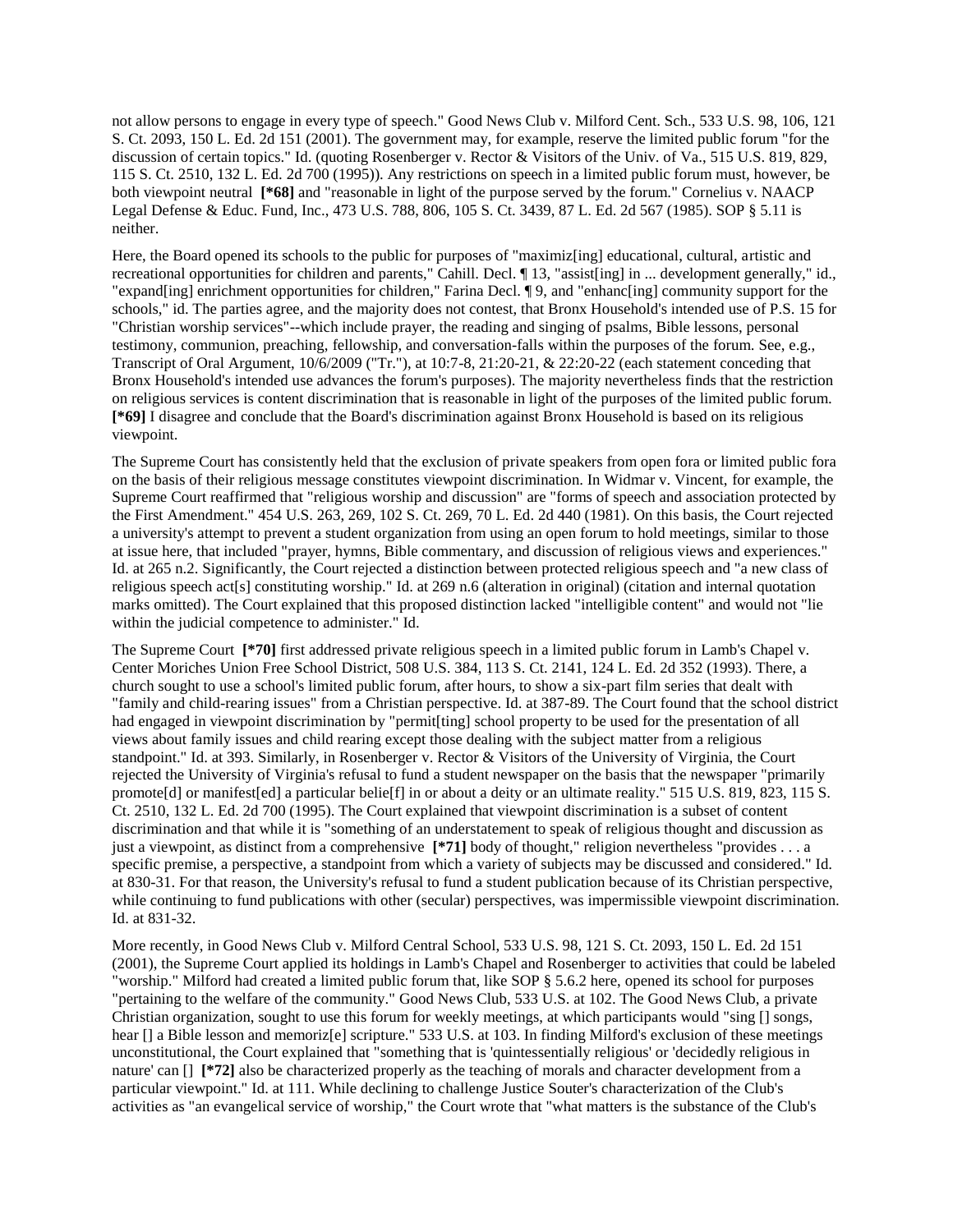activities," which the Court found to be "materially indistinguishable from the activities in Lamb's Chapel and Rosenberger." Id. at 112 n.4. Because non-religious groups were permitted to teach morals and character development from a secular viewpoint, excluding the Good News Club's efforts to do the same from a religion viewpoint was impermissible.

The majority argues in this case that the Board has not discriminated on the basis of viewpoint and tries to distinguish these prior Supreme Court decisions by focusing narrowly on the Board's exclusion of "religious worship services." The Board, however, has not differentiated these services from religious worship or the practice of religion. Indeed, how could it do so? Nor has the Board offered a definition of religious worship services. Rather, the majority offers its own self-styled definition of "religious worship services," **[\*73]** without reference to the record or briefs, as "the conduct of a particular type of event: a collective activity characteristically done according to an order prescribed by and under the auspices of an organized religion, typically but not necessarily conducted by an ordained official of the religion," the conduct of which "has the effect of placing centrally, and perhaps even of establishing, the religion in the school." Maj. Op. at 12. The majority's formulation of "religious worship services," including its shoe-horning of a supposed Establishment Clause problem, is conveniently tailored to support its arguments, but leaves no doubt that it is "religious services" and "worship" that the Board is targeting for exclusion. The Board is otherwise unconcerned with comparable ceremonial speech occurring on school premises. <sup>2</sup> The majority's definition, it bears noting, leads to anomalous results: while a Catholic or Episcopal service would be shut out of the forum, a Quaker meeting service, Buddhist meditation service, or other religions worship convocation could be allowed because it would not follow a "prescribed order" or because the leader is not "ordained." Ultimately, the majority's **[\*74]** definition also obscures the central issue, barely discussed in the majority opinion, of whether Bronx Household is engaging in speech that fulfills the purposes of the forum and is consistent with nonreligious speech occurring on school premises.

2 Indeed, the majority's attempt to differentiate between the "conduct of services," which it defines as "the performance of an event or activity," Maj. Op. at 11, and the conduct of "religious worship services" as two distinct categories of activity relies explicitly on the religious nature of the latter activity. Whereas a Boy Scouts merit badge service constitutes "a collective activity characteristically done according to an order prescribed by and under the auspices of an organized [civic group]" and is "typically . . . conducted by an . . . official of the [group]," Maj. Op. at 12, Bronx Household's weekly "event or activity" is barred solely because it is performed under the auspices of an organized religion and conducted by an ordained official of the religion. Thus, these purportedly distinguishing criteria squarely depend on the fact that religion is the underlying motivation for the expressive activity.

The core of the majority's **[\*75]** argument is that by prohibiting "religious worship services," the Board has only prohibited "the conduct of an event or activity that includes expression of a point of view," rather than "excluding the expression of that point of view." Maj Op. at 12. The majority's attempt to differentiate between the conduct of an event, here labeled "services," and the protected viewpoints expressed during the event is futile because the conduct of "services" is the protected expressive activity of the sort recognized in Good News Club and, earlier, in Widmar. The majority turns its back on the Supreme Court's holding in Good News Club that it is viewpoint discrimination for a school to exclude what is effectively "an evangelical service of worship" from a limited public forum that in every material respect is identical to the forum that the Board established in this case. Compare Good News Club, 533 U.S. at 112 n.4, with id. at 137-38 (Souter, J., dissenting). The Board cannot lawfully exclude the conduct of an event based solely on the religious viewpoints expressed during the event.

Indeed, in rejecting the claim that religious worship is not protected speech in Widmar, Justice Powell explained **[\*76]** that a carve-out of worship from protected religious speech does not have intelligible content and likely would not "lie within the judicial competence to administer." 454 U.S. at 269 n.6. The carve-out, Justice Powell wrote, also lacks "relevance" because there is "no reason why the Establishment Clause, or any other provision of the Constitution, would require different treatment for religious speech designed to win religious converts than for religious worship by persons already converted." Id. (citation omitted).

Fixing upon the label "services" for the program of worship at issue here as a carve-out from protected speech--as opposed to other characterizations such as "meeting," "gathering," "prayer group," or "time of worship"-does nothing to resolve the underlying carve-out problems identified by Justice Powell in Widmar. The same concernslack of intelligible content, judicial manageability, and relevance-persist. While the majority tries to address these concerns through its own definition of services, the concerns raised in Widmar adhere in the application of the majority's definition. It is as difficult for a court to ascertain when it is dealing with "services" as with "worship" **[\*77]** generally and to manage any such distinction. And ultimately, any distinction between "services" and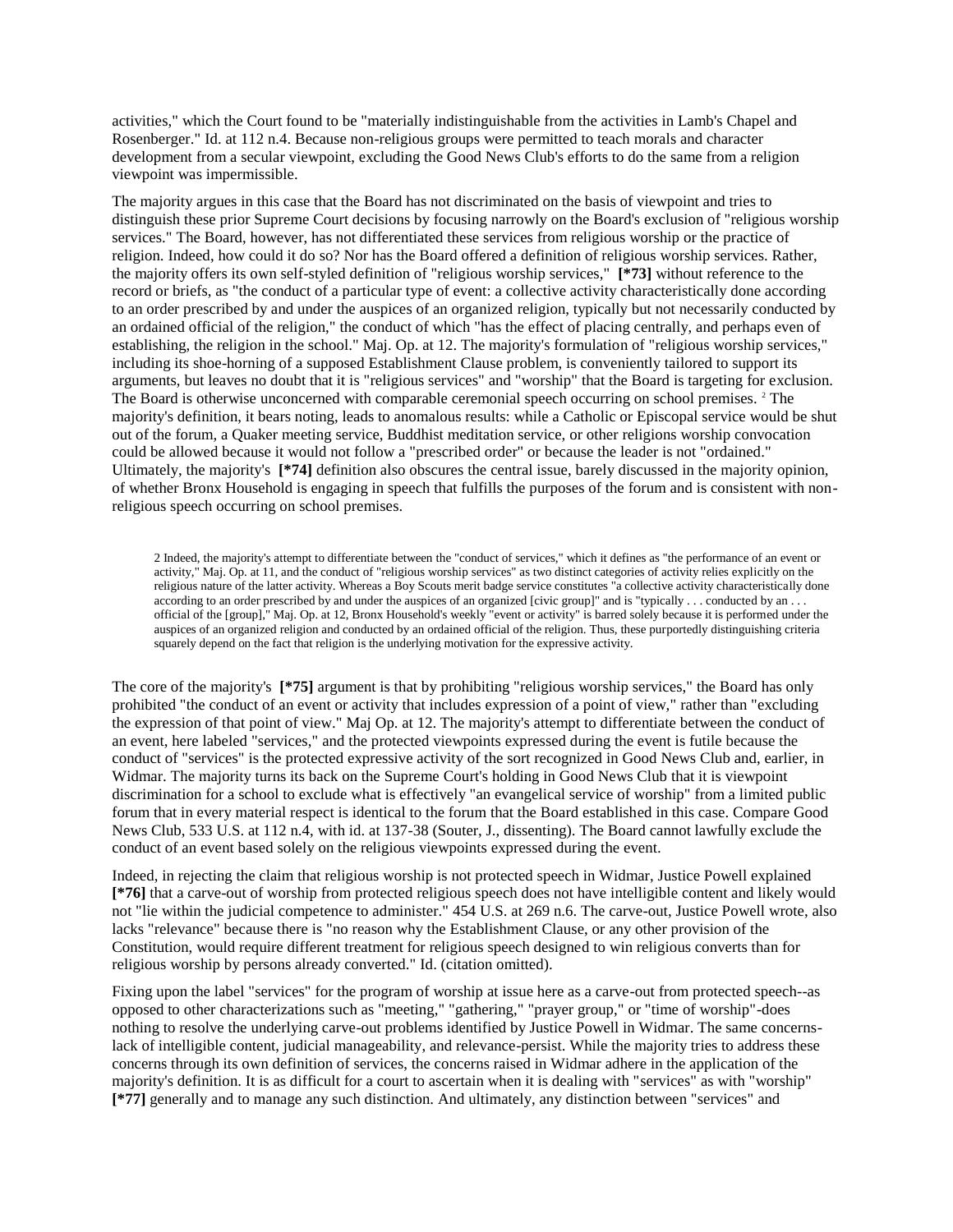protected religious speech is irrelevant because, regardless of labels, "what matters is the substance of the [group's] activities." Good News Club, 533 U.S. at 112 n.4.

Moreover, that SOP § 5.11 exclusively targets religious viewpoints is evident from the fact that, as in Good News Club, only "religious" services are shut out of the forum. No similar restriction is placed on secular gatherings that are materially indistinguishable from Bronx Household's use of P.S. 15. While the Board denies Bronx Household a space to celebrate its ideals, it permits other outside organizations, such as the Legionnaire Greys Program and the Boy Scouts, to meet on school premises to further their secular ideals of "military leadership," or "character building, citizenship, and personal and physical fitness." The Board permits these secular uses despite the fact that these groups also meet according to a prescribed order of conduct that they consider integral to the accomplishment of their goals. See, e.g., 1st Aff. of David Laguer, at ¶¶ 3, 4, & 6 (describing Legionnaire Greys Program meetings as "structured **[\*78]** and ordered," each consisting of, inter alia, a ceremonial flag presentation, trumpets playing the national anthem, flag salutes, unit lessons, leadership training, and character building); Aff. of Jeffrey G. Fanara, at ¶¶ 5, 6, & 8 (describing Boy Scout troop meetings as consisting of a "pre-opening, a half-hour gathering period, ... a formal opening ceremony . . . with a flag ceremony and [ ] a recitation of the Pledge of Allegiance and the Scout Oath or Law," and a "closing ceremony" that "includes a motivational message . . . based on Scouting's values"). There can be little doubt that the Board would similarly allow the use of its facilities by fraternal organizations, such as the Elks or the Freemasons, with comparable missions and ceremonies.

Just as each of these groups meets to address and discuss universal concerns while advancing its organizational mission, so too does Bronx Household's "Sunday morning meeting [act as] the indispensable integration point for [the group]. It provides the theological framework to engage in activities that benefit the welfare of the community." First Aff. of Robert Hall ("1st Hall Aff."), at ¶ 7. Further, it is during Bronx Household's gatherings **[\*79]** that participants are taught "to love their neighbors as themselves, to defend the weak and disenfranchised, and to help the poor regardless of their particular beliefs. It is a venue where people . . . come to talk about their particular problems and needs." <sup>3</sup> Id. Plainly, there can be no claim that Bronx Household's gatherings fail to address subjects that are otherwise permitted in the forum or that they differ from secular groups' meetings in any way other than their invocation of religious doctrine. <sup>4</sup>

3 For this reason, the majority errs by distinguishing Good News Club on the basis of the Supreme Court's statement that the Club meetings in that case did not involve "mere religious worship." 533 U.S. at 112 n.4; see Maj. Op. at 25, 38. The majority, however, omits a critical modifier: the Court made clear that it did not consider the Club's activities to be "mere religious worship, divorced from any teaching of moral values." Id. (emphasis added). The same is true here: Bronx Household's worship services cannot be divorced from the teaching of moral values that are part and parcel of those services, which include Bible lessons and instruction. Indeed, how can the majority's conception **[\*80]** of religious worship services ever be divorced from promoting moral values?

4 While this case was argued under the First Amendment's Free Speech and Establishment Clauses, the Board's action also raises Free Exercise Clause concerns. "At a minimum, the protections of the Free Exercise Clause pertain if the law at issue discriminates against some or all religious beliefs or regulates or prohibits conduct because it is undertaken for religious reasons." Church of the Lukumi Babalu Aye, Inc. v. City of Hialeah, 508 U.S. 520, 532, 113 S. Ct. 2217, 124 L. Ed. 2d 472 (1993); see also Employment Div., Dep't of Human Res. of Ore. v. Smith, 494 U.S. 872, 877, 110 S. Ct. 1595, 108 L. Ed. 2d 876 (1990). Thus, "if the object of a law is to infringe upon or restrict practices because of their religious motivation, the law is not neutral; and it is invalid unless it is justified by a compelling interest and is narrowly tailored to advance that interest." Church of the Lukumi Babalu Aye, 508 U.S. at 533 (internal citation omitted). Given the plain language of SOP § 5.11, the Board's persistent exclusion of outside organizations seeking to use school facilities for religious purposes, and the Board's repeated statements that SOP § 5.11 is aimed at the practice of religion, **[\*81]** it is undisputable that SOP § 5.11 is not neutral. See Smith, 494 U.S. at 877-78. Because SOP § 5.11 specifically burdens religious practices, it must advance a compelling government interest to pass constitutional muster. See id. at 894-95 (O'Connor, J., concurring). Such a compelling interest is absent in this case for the reasons stated in Part II.

The majority also relies on a number of hypothetical activities to argue that the Board could deny a permit application in order to avoid "either harm to persons or property, or liability, or a mess, which those activities may produce." Maj. Op. at 13. Irrespective of the Board's power to deny permits for such hypothetical uses out of a concern for safety, sanitation, and non-interference with other uses of the schools, see Capitol Square Review & Adv. Bd. v. Pinette, 515 U.S. 753, 758, 115 S. Ct. 2440, 132 L. Ed. 2d 650 (1995), none of these concerns has ever been present in this case. Strikingly, while quick to proffer these hypothetical uses, the majority never comes to grips with the significant fact that the Board allows most outside organizations to access its facilities for uses that "pertain [] to the welfare of the community" and "promot[e] [children's] development **[\*82]** generally," so long, of course, as those organizations' activities do not amount to religious worship services or transform the school into a "house of worship." Despite the majority's arguments to the contrary, it is readily apparent that the Board singles out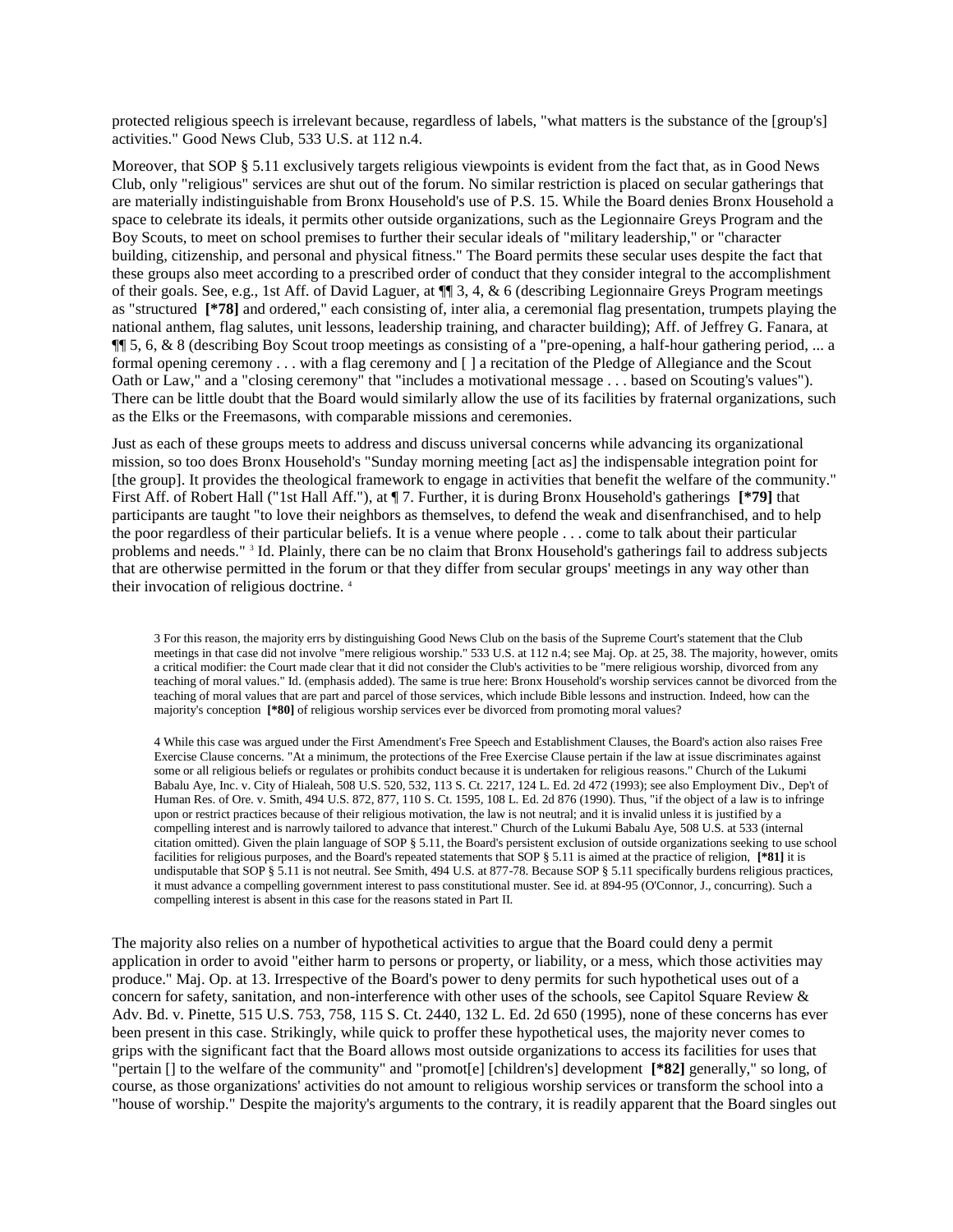religious worship for disfavored treatment. The majority's argument that SOP § 5.11 is nothing more than a contentbased restriction on a specific type of activity, albeit a religious one, plainly fails.<sup>5</sup>

5 The Board's separate reliance on Faith Center Church Evangelistic Ministries v. Glover, 480 F.3d 891 (9th Cir. 2007), to argue that SOP § 5.11 is content, not viewpoint, discrimination is misplaced. In Faith Center, the Ninth Circuit concluded that Contra Costa County's exclusion of a religious congregation from its library meeting space was content, not viewpoint, discrimination because the congregation's intended use of the space during normal operating hours for "Praise and Worship" services was incompatible with (a) the purpose for which the meeting room forum had been created, and (b) the "library's primary function as a sanctuary for reading, writing, and quiet contemplation . . . available to the whole community." Id. at 902, 909-11. **[\*83]** No such incompatibility in either purpose or facility is present here.

Finally, the majority argues that my finding of viewpoint discrimination overlooks the Board's Establishment Clause rationale. Maj. Op. at 33-37. As an initial matter, I disagree that the Board's Establishment Clause concerns are reasonable, for the reasons discussed in Part II. Nevertheless, even if the Board were to have legitimate Establishment Clause concerns, those concerns could do nothing to undermine my conclusion that the Board engaged in viewpoint discrimination; at most, they could only serve as a potential justification for such discrimination.

Thus, whether the Board's actions under SOP § 5.11 are properly characterized as the exclusion of worship, the exclusion of "religious worship services," or the exclusion of "the conduct of an event or activity that includes expression of a [religious] point of view," Maj. Op. at 13, the Board has discriminated against Bronx Household on the basis of religious viewpoint. The group's proposed use of P.S. 15 fits plainly within the purpose of the limited public forum created under SOP § 5.6.2; is not incompatible with any time, place, and manner restrictions imposed **[\*84]** by the Board; and has been denied solely because Bronx Household wishes to address otherwise permissible subjects from a religious viewpoint through its conduct of religious "worship services."

### **II. Bronx Household's Intended Use of P.S. 15 Raises No Legitimate Establishment Clause Concerns**

After concluding that SOP § 5.11 is content discrimination, the majority next considers the reasonableness of SOP § 5.11. However, it does so not in light of the forum's stated purposes, but rather in light of the Board's stated concern that allowing the conduct of "religious worship services" in schools would give rise to a sufficient appearance of endorsement to constitute a violation of the Establishment Clause. See Maj. Op. at 19. Unlike my colleagues in the majority and the Board, I am not prepared to shut out constitutionally-protected speech from a neutral forum on the sole basis that it is "quintessentially religious." Good News Club, 533 U.S. at 111. I would hold that the actions of Bronx Household, a private party, cannot transform the government's neutral action into an Establishment Clause violation. The Board's fear of being perceived as establishing a religion is therefore not reasonable, **[\*85]** if the exclusion is viewed (erroneously) as content discrimination, much less sufficiently compelling to justify the viewpoint discrimination that I believe is occurring.

Just like the defendants in Widmar, the Board and the majority "misconceive [] the nature of the case." 454 U.S. at 273. The Board has not created a forum open only to religious speech. Rather, "it has opened its facilities for use by [the community], and the question is whether it can now exclude groups because of the content of their speech." Id. In fact, the Supreme Court has "[m]ore than once . . . rejected the position that the Establishment Clause even justifies, much less requires, a refusal to extend free speech rights to religious speakers who participate in broadreaching government programs neutral in design." Rosenberger, 515 U.S. at 839 (citing Lamb's Chapel, 508 U.S. at 393-94; Bd. of Educ. of Westside Cmty. Sch. (Dist. 66) v. Mergens, 496 U.S. 226, 248, 252, 110 S. Ct. 2356, 110 L. Ed. 2d 191 (1990)). Because the Establishment Clause looks only to the government's role, if any, in establishing religion and not the private speaker's choice in exercising his free speech rights, I reach the opposite conclusion from the majority as to whether **[\*86]** a reasonable person would perceive the Board's grant of the neutral-forum permit sought here to be an endorsement of religion.

The Board and the majority invoke Lemon v. Kurtzman, 403 U.S. 602, 91 S. Ct. 2105, 29 L. Ed. 2d 745 (1971), to demonstrate that SOP § 5.11 is reasonable, but they misapply the Lemon test, thereby reaching several conclusions that directly contradict controlling Supreme Court precedent. In particular, the majority offers five bases for concluding that SOP § 5.11 is reasonably based on the Board's supposed concern that granting Bronx Household a permit for "Christian worship services" might have the "principal or primary effect" of endorsing religion, see id. at 612, thereby violating the Establishment Clause. <sup>6</sup> The battle that the majority and the Board wish to fight, however, has already been lost. The Supreme Court has rejected Establishment Clause concerns, including those raised by the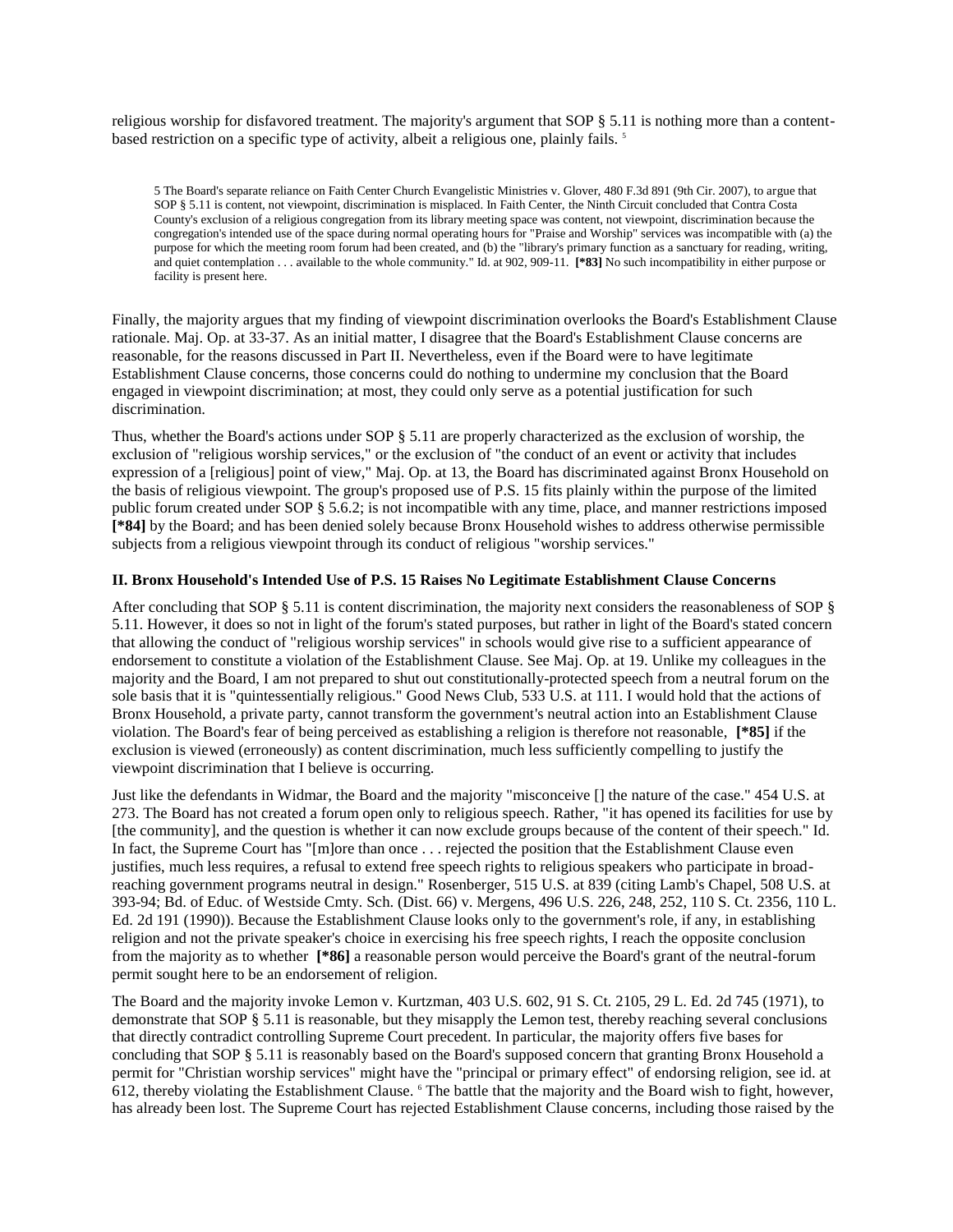majority, in this context because they are premised on the mistaken belief that permitting religious groups to use school facilities for religious purposes on a non-school day in a neutral forum creates a realistic danger that the public will perceive the Board as endorsing religion.

6 The five bases the majority **[\*87]** cites are as follows: (1) after-hours use of school premises for "religious worship services" transforms the school into a church because "[t]he church has made the school the place for the performance of its rites," Maj. Op. at 20; (2) the Board might reasonably fear that allowing access for "religious worship services" results in the Board's substantial subsidization of religion, Maj. Op. at 21; (3) granting access for "religious worship services" might permanently convert a school on Sundays into a state-subsidized church "by reason of public perception of endorsement" that "is made particularly acute by the fact that P.S. 15 and other schools used by churches are attended by young and impressionable students," Maj. Op. at 22-23; (4) increased availability of Sunday permits would favor Christian groups over other denominations, see Maj. Op. at 23-24; and (5) deliberate exclusion of certain members of the general public, such as persons excommunicated from the church who advocate the Islamic religion, by a religious organization aggravates existing Establishment Clause concerns, see Maj. Op. at 24.

The relevant question to be asked is not whether any person might mistakenly perceive **[\*88]** the Board as conveying a message of endorsement or disapproval; rather, the endorsement test asks whether "an objective observer, acquainted with the text, legislative history, and implementation of the [challenged law or policy], would perceive it as a state endorsement of [organized religion] in public schools." Santa Fe Indep. Sch. Dist. v. Doe, 530 U.S. 290, 308, 120 S. Ct. 2266, 147 L. Ed. 2d 295 (2000) (emphasis added) (quoting Wallace v. Jaffree, 472 U.S. 38, 73, 76, 105 S. Ct. 2479, 86 L. Ed. 2d 29 (1985) (O'Connor, J., concurring)). Thus, the majority confuses its analysis when it emphasizes the private speaker's conduct, rather than the government's role, in establishing religion. The fact that a community member might witness an outside organization using a school during non-school hours to further its religious cause does not in itself raise a legitimate concern that the government has acted in contravention of the Establishment Clause. See Capitol Square, 515 U.S. at 767 (Scalia, J., for the plurality) ("By its terms th[e] [Establishment] Clause applies only to the words and acts of government. It was never meant, and has never been read by this Court, to serve as an impediment to purely private religious speech connected to the State only **[\*89]** through its occurrence in a public forum." (emphasis in original)).

For these reasons, the majority's focus on the "religious nature" of the speech, without regard to the nature of the speaker, is misplaced. The majority cites McCreary County v. ACLU, 545 U.S. 844, 125 S. Ct. 2722, 162 L. Ed. 2d 729 (2005); County of Allegheny v. ACLU, 492 U.S. 573, 109 S. Ct. 3086, 106 L. Ed. 2d 472 (1992); and Lee v. Weisman, 505 U.S. 577, 112 S. Ct. 2649, 120 L. Ed. 2d 467 (1992), as foundational to its Establish Clause analysis, and of course they would be highly relevant to this case were we dealing with religious speech by the government. In McCreary and County of Allegheny, the government's placement of the Ten Commandments and a nativity creche, respectively, in county courthouses violated the Establishment Clause, as did the government in Lee v. Weisman when a school official invited a rabbi to give an invocation and benediction at a middle-school commencement exercise. In the case before us, however, the most the government has done is to open up a neutral public forum limited by its laudable educational and community-building purposes. Unlike in these three cited cases, it has neither promoted nor endorsed a religious message.

Also, "a significant factor in upholding government programs in the face **[\*90]** of Establishment Clause attack is their neutrality towards religion." Good News Club, 533 U.S. at 114 (quoting Rosenberger, 515 U.S. at 839). Indeed, the Free Speech Clause's requirement of viewpoint neutrality by the government in opening a forum tends to undermine, if not preclude, a finding of school sponsorship in the Establishment Clause context. See Good News Club, 533 U.S. at 114 ("Because allowing the Club to speak on school grounds would ensure neutrality, not threaten it, [the school district] faces an uphill battle in arguing that the Establishment Clause compels it to exclude the Good News Club."). <sup>7</sup> To an objective, fully informed observer, the fact that the forum is open to a wide spectrum of participants bespeaks the state's neutrality, not its favoring of religion or any other group.

7 Indeed, it bears noting that it was, at least in part, the Second Circuit's previous approval of the Board's rejection of Bronx Household's permit application pursuant to an earlier formulation of the religious-use prohibition ("No outside organization or group may be allowed to conduct religious services or religious instruction on school premises after school.") that prompted the Court **[\*91]** to grant certiorari in Good News Club. See 533 U.S. at 105-106 (citing Bronx Household I as one of a number of circuit court cases contributing to a circuit conflict "on the question whether speech can be excluded from a limited public forum on the basis of the religious nature of the speech"). It would not have been unreasonable for the Court to have expected that its Good News Club decision would end this case as well.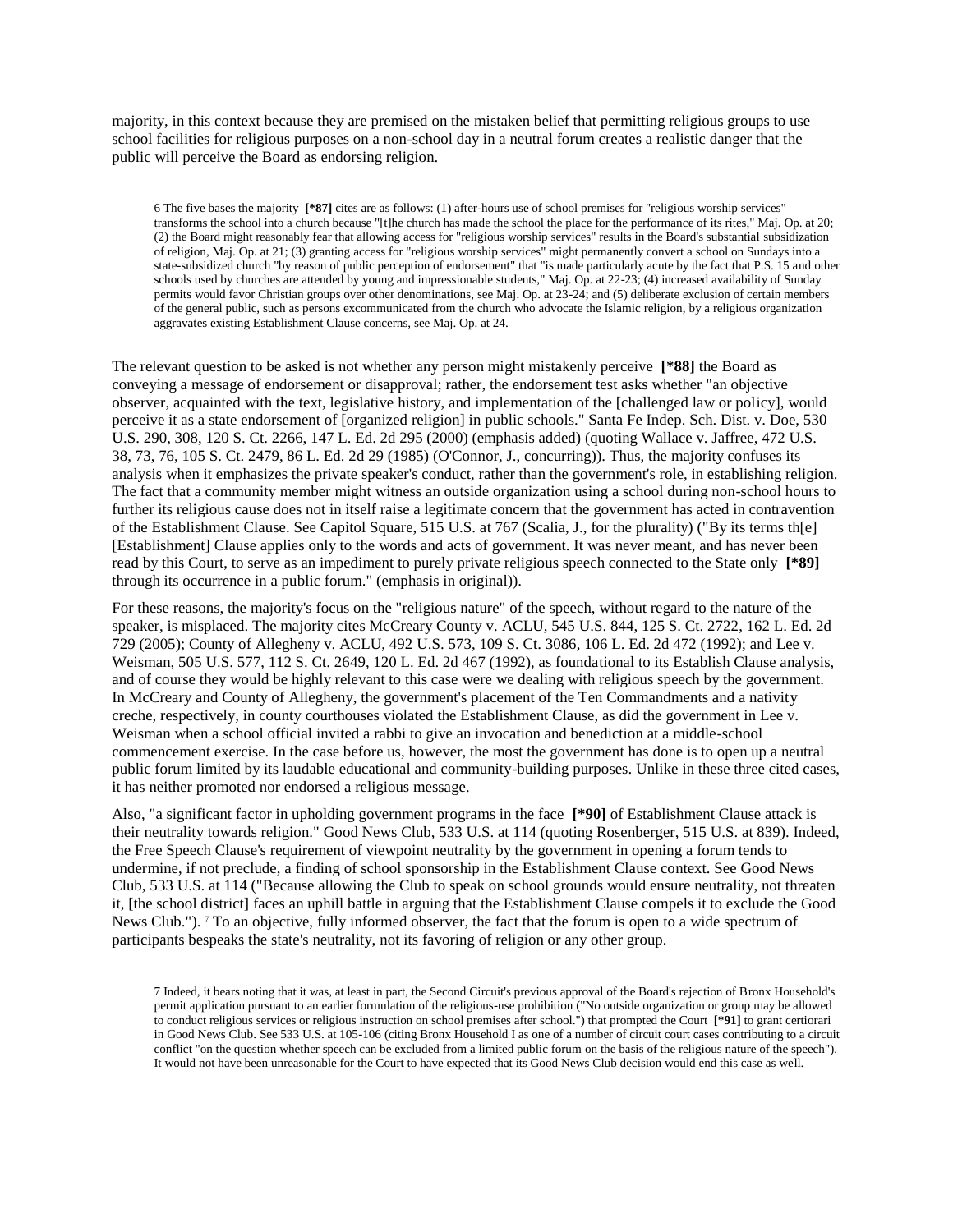In any event, even if a private actor's conduct could somehow transform a neutral forum into a state endorsement of religion, Bronx Household's services would not do so here. Just as in Lamb's Chapel and Good News Club, Bronx Household's use of P.S. 15 takes place during non-school hours (actually on a day when there is no school), lacks school sponsorship, occurs in a forum otherwise available for a wide variety of uses, and is open to the public. See 1st Hall Dep. at 30 ("Worship services are always open to the public."); 1st Hall Aff., ¶ 5 ("Our Sunday morning meetings are open to all members of the public. The meetings are not closed to a limited group of people, such as church members and their guests."). <sup>8</sup> And while the majority in this case cites the "particularly **[\*92]** acute" danger that young and impressionable students will perceive the weekend use of their schools by religious groups as the Board's endorsement of religion or certain religious denominations, see Maj. Op. at **[23]**, the Supreme Court rejected this same argument in Good News Club, where it was presented with facts less favorable to Good News Club than those the majority cites to here. See, e.g., Good News Club, 533 U.S. at 117-18. Specifically, the Good News Club's activities took place directly after school and catered to children ages 6-12, id.; here, by contrast, Bronx Household's services occur on Sundays, when the only children present at the school are those attending the services, presumably with their parents.

8 While Bronx Household, in accordance with its religious tenets, limits communion to church members who have been baptized, all members of the public are free to attend its Sunday worship services and there is no evidence that Bronx Household has ever refused admission to anyone. The majority's statement that Bronx Household "excludes. . . persons who have been excommunicated or who advocate the Islamic religion from full participation in its services," Maj. Op. at 23, **[\*93]** rests on Pastor Robert Hall's answers to hypothetical questions posed to him by the Board during his deposition that specifically addressed church membership, not public attendance at Sunday worship services. See 2nd Hall Dep. at 35-42.

The majority argues at some length that permitting weekly worship services at P.S. 15 transforms the school into a church. See, e.g., Maj. Op. at 20 ("When worship services are performed in a place, . . . [t]he place has, at least for a time, become the church."). The majority then equates permitting worship services to "subsidizing churches" and "allowing schools to be converted into churches." Maj. Op. at 21. The "church" reference appears no less than twelve times in the majority opinion. Such an argument--that somehow a neutral forum is physically (or perhaps metaphysically) transformed into a non-neutral forum by the private activity undertaken there-has the feel of rhetoric. The same claim could have been made in Widmar and Good News Club, in which decidedly church-related activities were permitted to occur on a regular basis. Bronx Household's services do not convert P.S. 15 into a church any more than the Boy Scout's meetings convert it into a **[\*94]** Boy Scout lodge.

The majority also errs in relying on the fact that some outside religious organizations may more easily obtain school-use permits because they worship on Sundays, not Fridays and Saturdays. See Maj. Op. at 23-24. An Establishment Clause violation does not result from either private choice or happenstance. See Zelman v. Simmons-Harris, 536 U.S. 639, 652, 122 S. Ct. 2460, 153 L. Ed. 2d 604 (2002); Good News Club, 533 U.S. at 119 n.9; Harris v. McRae, 448 U.S. 297, 319, 100 S. Ct. 2671, 65 L. Ed. 2d 784 (1980) ("[I]t does not follow that a statute violates the Establishment Clause because it happens to coincide or harmonize with the tenets of some or all religions." (internal quotation marks omitted)). Moreover, that an increasing number of Christian groups have sought Sundayuse permits under SOP § 5.6.2 does not equate to permit unavailability for other religious groups. Indeed, while the majority states that "Jews and Muslims generally cannot use school facilities for their services because the facilities are often unavailable on the days that their religions principally prescribe for services," Maj. Op. at 23-24, the record is clear that Jewish and Muslim groups have been granted weekend access to school premises across the city under **[\*95]** the community use policy. See, e.g., J.A. at 88 (Friday permit for Downtown Synagogue's "religious services"); id. at 185 (Saturday permit for Downtown Synagogue's "religious services"); id. at 179 (Saturday permit for Hope of Israel's "fellowship meetings"); id. at 183 (Saturday permit for Khal Bais Yitzchok's "religious fellowship meetings"); id. at 229 (Saturday permit for Muslimmah of NA's "religious services"). <sup>9</sup> Finally, the majority's reliance on County of Allegheny v. ACLU, 492 U.S. 573, 109 S. Ct. 3086, 106 L. Ed. 2d 472 (1989), and Lynch v. Donnelly, 465 U.S. 668, 104 S. Ct. 1355, 79 L. Ed. 2d 604 (1984), is misplaced because those cases "neither hold[ ] nor even remotely assume [] that the government's neutral treatment of private religious expression can be unconstitutional." Capitol Square, 515 U.S. at 765 (Scalia, J., for the plurality).

9 The majority relies on the Board's denial of one group's request to hold Jewish services on Saturdays in a school generally used for Christian services on Sundays in support of its argument that permits are unavailable to Jewish and Muslim groups. See Maj. Op. at 24. While the Board implies that there is a lack of availability of Friday and Saturday permits for use of its 1,197 buildings, its own evidence **[\*96]** demonstrates that approximately 750 buildings are available for after-school use on Fridays, that 400 buildings are available for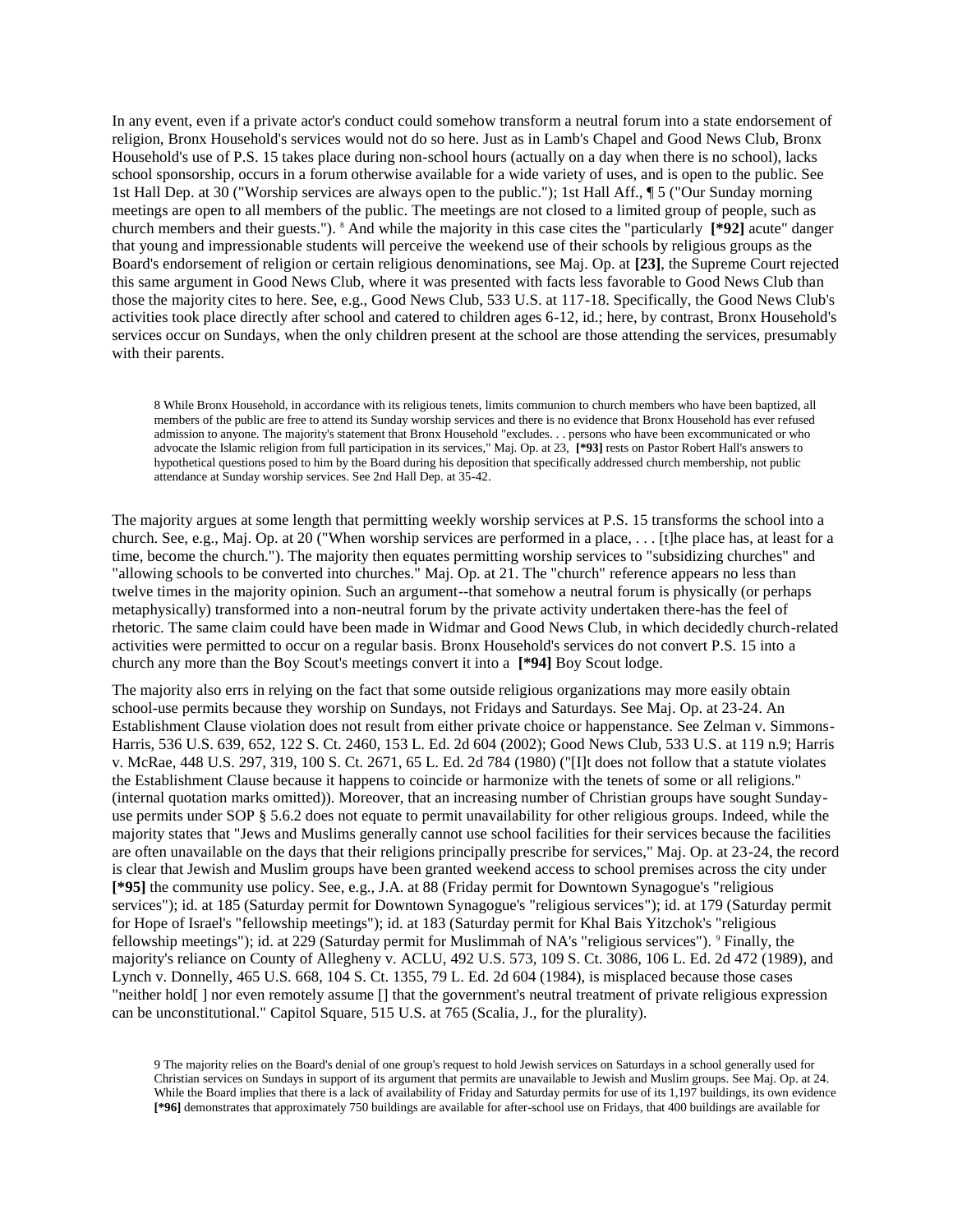Saturday use, and that 900 buildings are available for Sunday use. See Appellant's Br. at 13-14. Thus, that some religious denominations use school premises more often than others may simply indicate their lack of other adequate meeting space in the community and not any increased ability on their part to secure a permit. See 2nd Hall Dep. at 105-06. That some religious groups utilize the extended use policy more than others simply does not give rise to a legitimate perception that the Board grants permits to particular denominations to the exclusion of others.

Supreme Court caselaw also refutes the Board's argument that granting Bronx Household Sunday access to P.S. 15 constitutes direct aid to religion because it allows Bronx Household to bypass the expensive New York City real estate market that might otherwise preclude it from establishing a congregation. Cf. Maj. Op. at 21. The Board's argument runs afoul of Rosenberger:

It does not violate the Establishment Clause for a [school] to grant access to its facilities on a religion-neutral basis to a wide **[\*97]** spectrum of student groups, including groups that use meeting rooms for sectarian activities, accompanied by some devotional exercises. . . . The government usually acts by spending money. Even the provision of a meeting room, as in Mergens and Widmar, involved governmental expenditure, if only in the form of electricity and heating or cooling costs. The [analytical] error . . . lies in focusing on the money that is undoubtedly expended by the government, rather than on the nature of the benefit received by the recipient. If the expenditure of governmental funds is prohibited whenever those funds pay for a service that is, pursuant to a religion-neutral program, used by a group for sectarian purposes, then Widmar, Mergens, and Lamb's Chapel would have to be overruled.

515 U.S. at 842-43 (emphasis added). Even Justice Souter, who dissented in Rosenberger, agreed that the government does not provide impermissible direct aid to religion each time a non-government speaker utilizes a limited public forum for private religious speech. See id. at 888 (Souter, J., dissenting). Thus, established Supreme Court precedent effectively forecloses the argument that permitting Bronx Household access **[\*98]** to P.S. 15 for the purpose of engaging in private religious speech results in the Board's unlawful provision of direct aid to a religious group.

In sum, while the majority argues that allowing Bronx Household weekly use of P.S. 15 for "religious worship services" would force the Board to render direct aid to religion, convey a message that the Board endorses religion over non-religion, and exhibit a preference for certain religious denominations over others, these arguments are without merit. Rather, the neutrality of the forum is preserved when religious speech, like non-religious speech, is allowed. Accordingly, if Lemon v. Kurtzman is to apply, <sup>10</sup> I would hold that the Board has failed to demonstrate that granting Bronx Household Sunday access to P.S. 15 for worship services would have the principal or primary effect of advancing religion or otherwise conveying a message of endorsement. <sup>11</sup> While I would require the Board to demonstrate some sort of government endorsement (an uphill task, to say the least, given the Free Speech Clause's requirement of forum neutrality) before allowing it to restrict the viewpoint advanced by private religious speech that otherwise falls within the **[\*99]** purposes of the forum, the lack of a basis in law for the Board's establishment concerns undermines any holding that SOP § 5.11 is reasonable, even under the majority's flawed analysis that SOP § 5.11 is mere content discrimination, much less a compelling justification for the Board's viewpoint discrimination.

10 The Supreme Court recently noted that many of its Establishment Clause cases "have not applied the Lemon test," while others "have applied it only after concluding that the challenged practice was invalid under a different Establishment Clause test." Van Orden v. Perry, 545 U.S. 677, 686, 125 S. Ct. 2854, 162 L. Ed. 2d 607 (2005).

11 The majority cites Capitol Square for the proposition that a private religious group may so dominate a forum so as to convey a message of governmental approval. See Maj. Op. at 21. While Bronx Household's four-hour use of P.S. 15 on Sundays hardly dominates the limited public forum the Board has created under SOP § 5.6.2, any concern over a given group's prolonged or dominant use of the forum can be addressed through reasonable time, place, and manner restrictions. For example, in order to ensure greater weekend availability of a particular school's facilities to more outside organizations, **[\*100]** the Board could limit the number of times per year that any one outside organization may use school facilities. Likewise, the Board may revoke any organization's permit if it fails to adhere to neutral rules imposed by the Board, i.e., by failing to include the Board's sponsorship disclaimer in written materials or by actively creating an impression of school sponsorship. The majority's reliance on Pleasant Grove City, see Maj. Op. at 20, is similarly misplaced.

\* \* \* \*

I have no doubt that this case stirs deep feelings and carries implications far broader than the Board's exclusion of Bronx Household's "Christian worship services" under SOP § 5.11. This case also presents important doctrinal considerations worthy of the Supreme Court's attention. In the meantime, however, as a result of the majority's decision that "religious worship services" can be barred from the neutral limited public forum the Board created under SOP § 5.6.2, numerous religious groups that provide recognized benefits to the people and their communities,